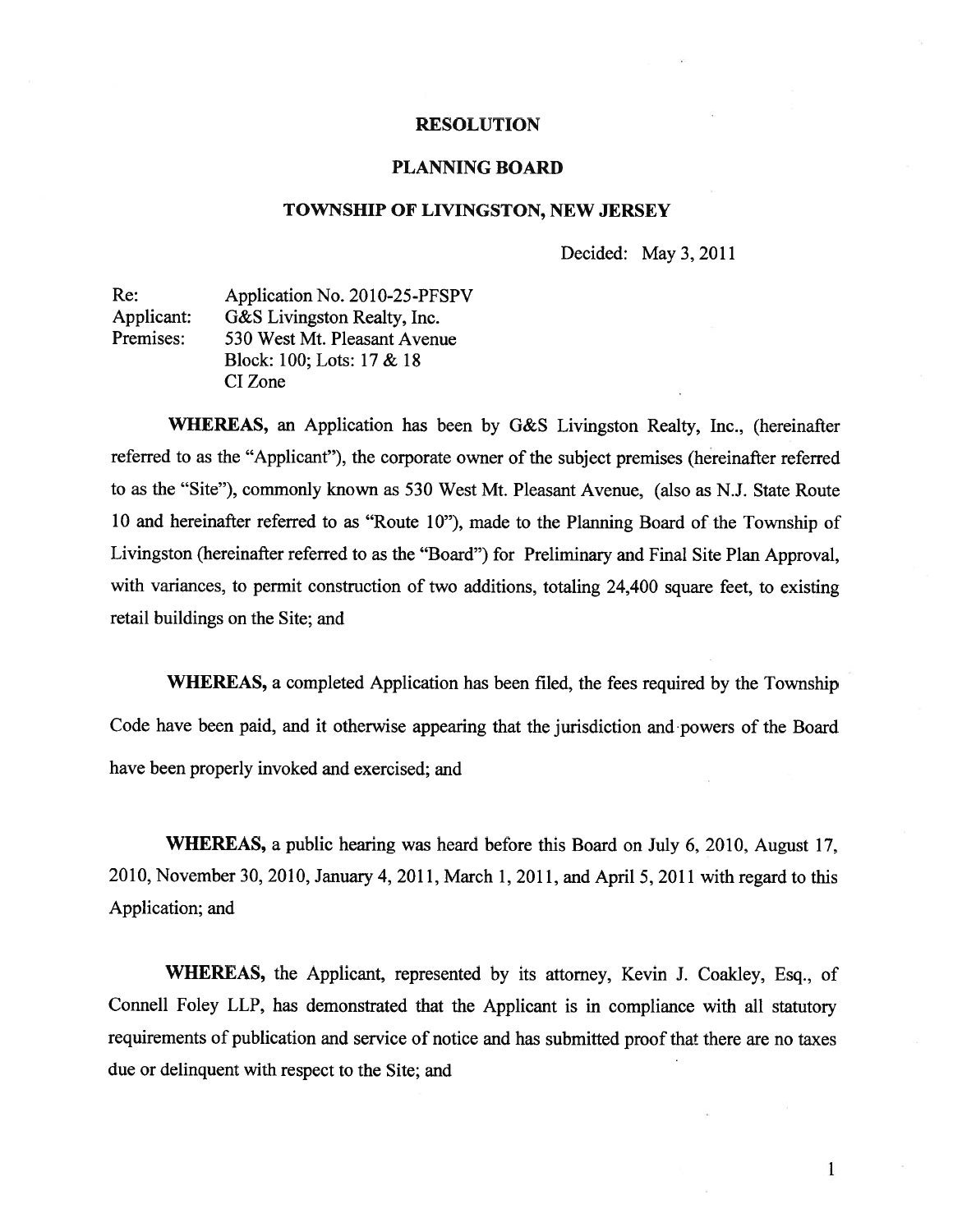WHEREAS, the Board has heard and considered the testimony of the Applicant and its expert witnesses, of objectors and their expert witnesses, and of members of the public;

NOW, THEREFORE, the Board does make the following findings of fact and conclusions of law regarding this Application:

- 1. The Applicant presented the testimony of Mr. Larry Traub, <sup>a</sup> principal of the Applicant corporation. He testified that the Site contains two retail buildings that are currently vacant. Interested potential tenants have indicated that the buildings, as presently configured, are not of sufficient size and design to meet the requirements of any anchor tenants that would be necessary for successful operation of the property. The Site currently consists of two separate lots the utilization of which was combined for the previously approved uses and would remain for the propose<sup>d</sup> uses. The Applicant agree<sup>d</sup> that in lieu of merging the lots it would consent to Deed restrictions that neither lot could be sold independently of the other.
- 2. Mr. Michael Lanzafama, admitted as an expert in engineering and planning, of the firm of Casey & Keller, Inc., testified for the Applicant. Lanzafama was responsible for preparation of the Site Plan and for revisions agree<sup>d</sup> to in the course of the hearing. He testified that approximately 30 to 40 percent of the Site is wetlands and flood plain that cannot be utilized, and that the Site has an unusual lot configuration. The two existing buildings on the Site are vacant and are: <sup>a</sup> 79,138 square-foot multi-tenant building that backs onto West Mt. Pleasant Avenue, which as also Route 10; and <sup>a</sup> 42,500 square-foot single-tenant retail building on the rear of the Site. The building at the front of the Site is referred to as Building <sup>C</sup> in Applicant's <sup>p</sup>lanning, and the Building at the rear as Building A. There is existing parking for <sup>584</sup> vehicles. The Applicant proposes <sup>a</sup> 7,150 square foot addition to Building C; bringing its total size to 86,288 square feet. The loading bays and docks would be brought into alignment with an additional loading dock that would be provided for that building. <sup>A</sup> third building, referred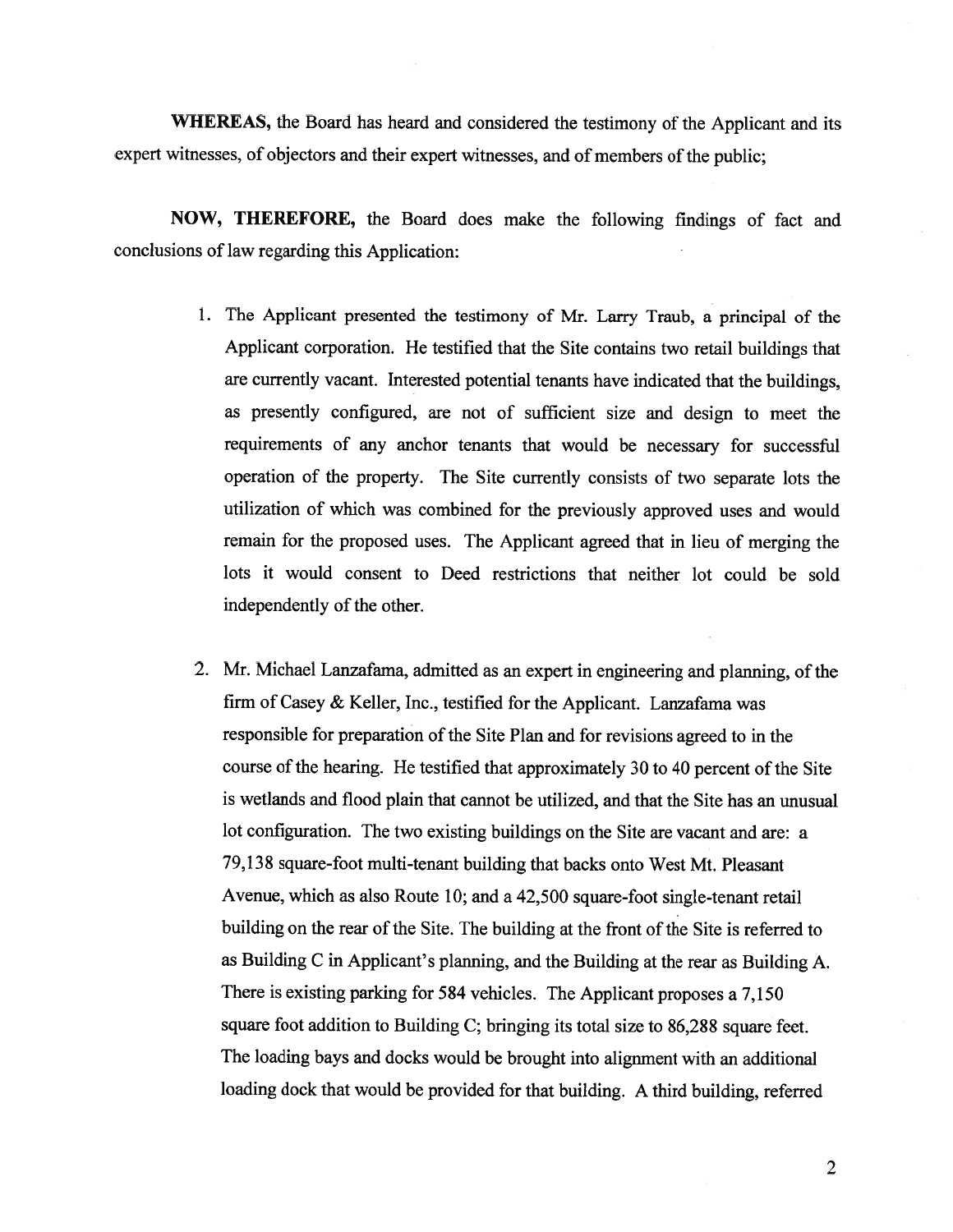to as Building B, would provide an additional 17,500 square feet of space. It would be to the east of, and would abut, Building A. However, for an appropriate tenant, Buildings <sup>A</sup> & <sup>B</sup> could be combined into <sup>a</sup> single building of 59,750 square feet. The construction of Building <sup>B</sup> would result in the loss of approximately 50 parking spaces.

- 3. <sup>21</sup> new parking spaces would be provided at Building <sup>C</sup> setback only 5.03 feet from Daven Avenue; where <sup>a</sup> 50.0 foot parking setback is required. Another <sup>22</sup> spaces would be added to the existing large parking field to the east of Daven Avenue. Some of these also would set back less than 50.0 feet from Daven Avenue. <sup>A</sup> parking setback variance would be required. The total proposed parking (including an area for <sup>15</sup> spaces banked for future use) would be 590 spaces. The Township Code requires <sup>5</sup> parking spaces for 1,000 square feet of net floor area; which results in <sup>a</sup> need of <sup>657</sup> parking spaces and <sup>a</sup> variance request of <sup>67</sup> parking spaces. The Applicant believes that the proposed parking will be adequate based on the review by its traffic expert and its experience in operating similar centers.
- 4. The Applicant would enhance landscaping in the Site's front yard on Route 10, and would provide new pedestrian access from Route <sup>10</sup> by constructing <sup>a</sup> sidewalk along Route <sup>10</sup> and on Daven Avenue. An existing sidewalk through the parking lot will continue to provide <sup>a</sup> pedestrian link between the front and rear buildings. The Applicant would provide <sup>8</sup> handicap parking spaces for the front building and <sup>6</sup> handicap spaces for the rear buildings. These spaces would be located as close to the entrances as necessary and in compliance with ADA regulations, once actual tenants have been identified.
- 5. Lanzafama also testified that Applicant agreed to certain changes based on the report of the Township Engineer dated July 13, 2010. Sidewalk access to the Site would include <sup>a</sup> new staircase where the grade changes as the access leaves Daven Avenue. All roofs would have interior roof drains that would connect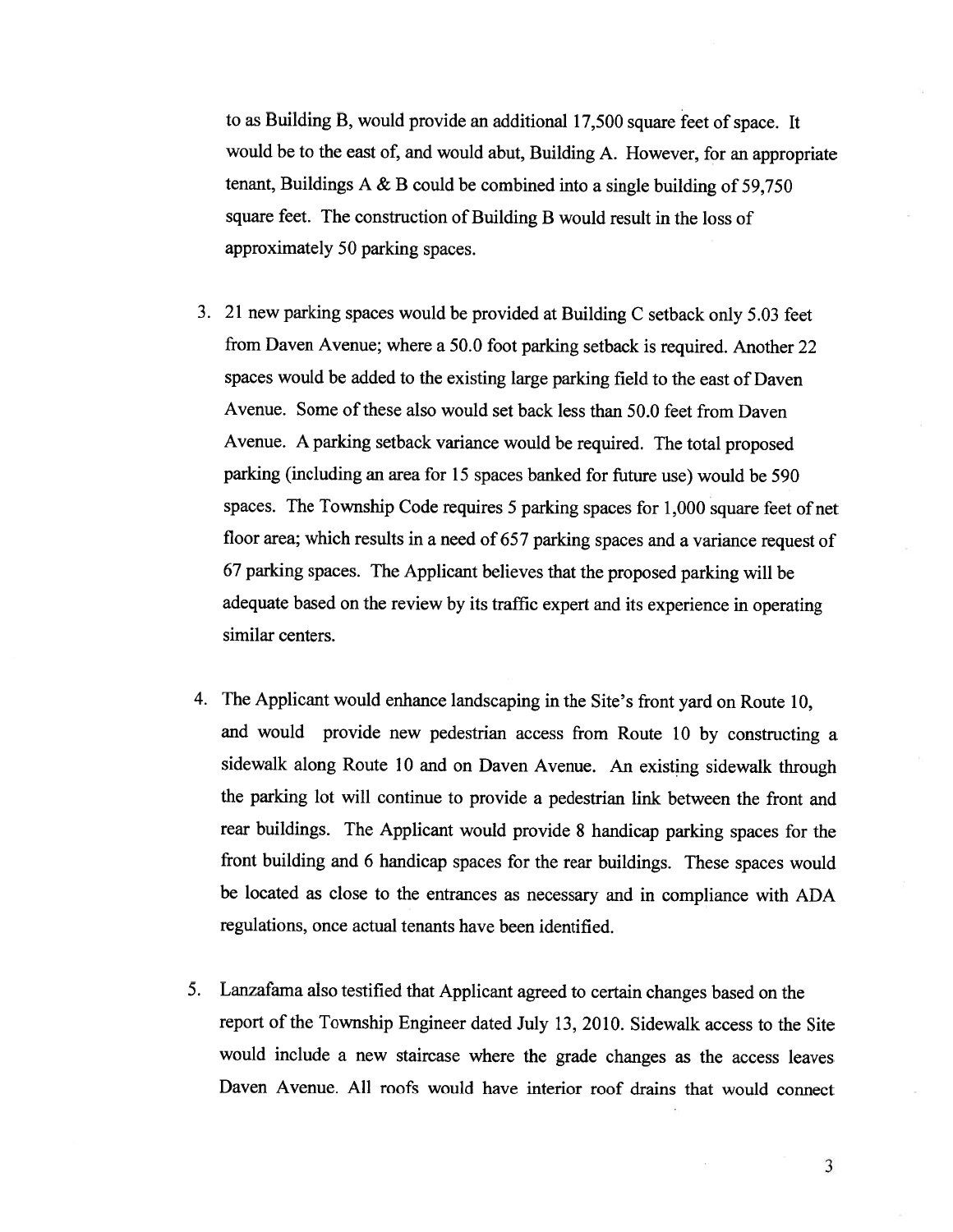directly to the stormwater collection system. Inlet filters would be inserted to catch debris as recommended. <sup>A</sup> recycling <sup>p</sup>lan would be submitted and incorporated into tenant leases. The propose<sup>d</sup> Building <sup>B</sup> was moved <sup>10</sup> feet so as not to impact the existing retaining wall at the rear of the Site. Additional signage will be added to direct traffic from Industrial Parkway to Route 10, and improved signage will be added for traffic from Route <sup>10</sup> to Industrial Parkway. All of the proposed improvements would result in approximately 5,000 square feet of additional impervious area. The majority of the added space would be over existing pavemen<sup>t</sup> and there will be no increase in stormwater runoff of any significance. Other locations for the improvements are not available due to the shape of the lots. The Applicant agree<sup>d</sup> that the additional parking area to be constructed between Daven Avenue and Building <sup>C</sup> would be designated as employee parking with appropriate signage. Both existing buildings are not in conformance with the current Township requirements as to façade <sup>g</sup>lass, and Building <sup>B</sup> also would not be. Building C faces the interior of the Site. The rear of that building faces Route 10. Building <sup>A</sup> is also not in compliance with the façade <sup>g</sup>lass requirements. Since this is an existing condition as to both buildings, the Applicant requested <sup>a</sup> design waiver or variance.

In the event that the space reserved for <sup>15</sup> future parking spaces is used for that purpose, the Township Tree Ordinance will be complied with. The Applicant also agree<sup>d</sup> to <sup>a</sup> condition that space not be leased to restaurants of any type, spas, health clubs or any type of gym; all of which have higher parking requirements.

6. Lance Blake, admitted as an exper<sup>t</sup> in architecture, testified and described the architectural <sup>p</sup>lans that he had prepared. The additions will utilize identical materials as the existing structures. Building <sup>B</sup> would have <sup>a</sup> central focal point entrance. Parapets and detail would increase architectural appeal. Buildings <sup>A</sup> and <sup>B</sup> may be rented by two different single tenants, with each having <sup>a</sup> single entrance. These particular types of retail buildings generally have mostly interior merchandise displays. Building <sup>A</sup> was built with minimal façade <sup>g</sup>lass, and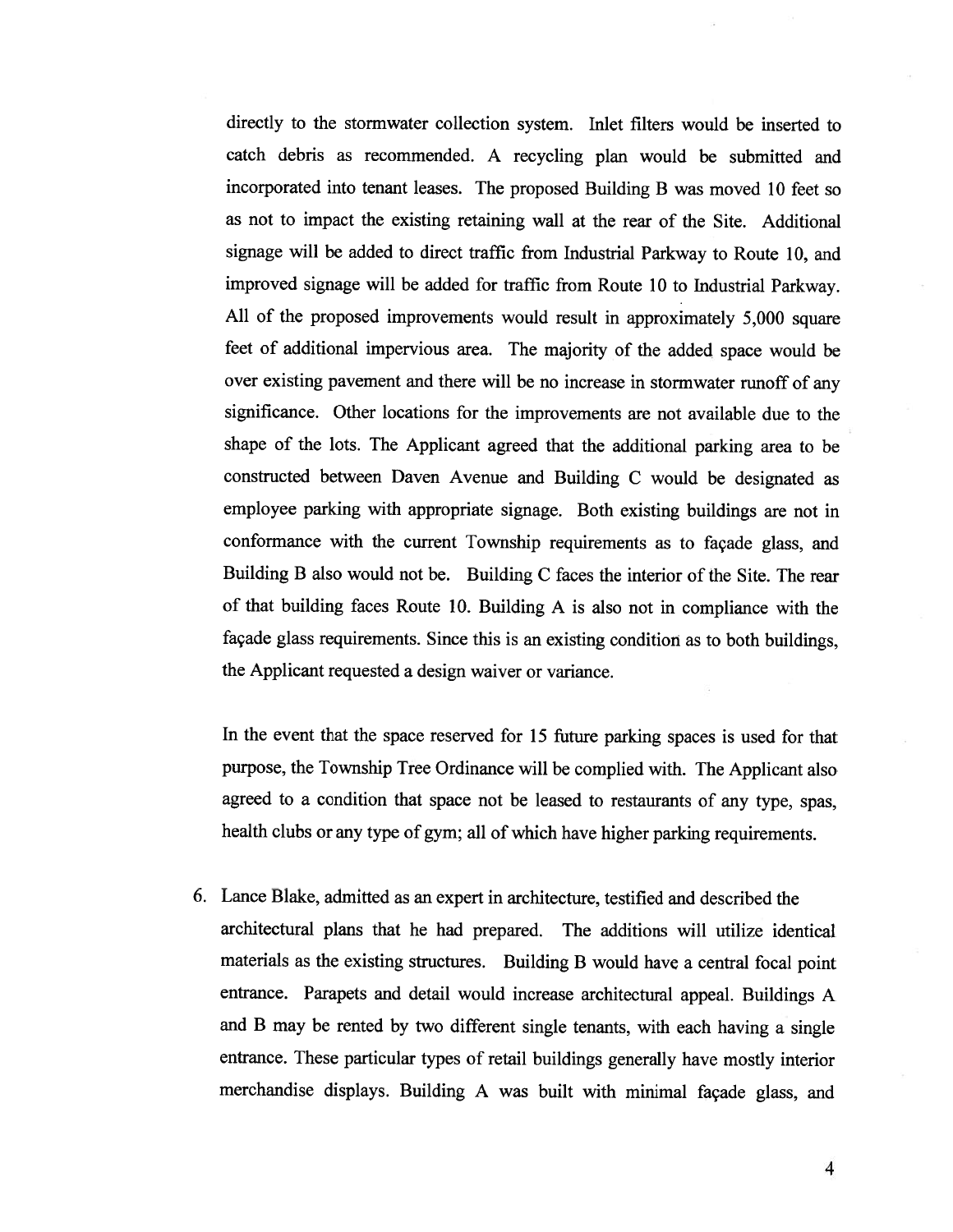Building <sup>B</sup> should be visually and proportionally compatible. Although Building B's façade would exceed 100 feet in length, it would not be appropriate to break the facade into smaller elements because <sup>B</sup> is being added to Buildng <sup>A</sup> that does not have those elements. Building <sup>A</sup> has 10.1% of its façade as <sup>g</sup>lass. Building B's would be 13.4%. The average for the two buildings would be 10.23%. He also testified that large glass facades are appropriate for main street downtown stores, but not for <sup>a</sup> shopping center where retailers use probably 90% of interior wall space for merchandizing To break up the appearance of the two rear buildings, they would use façade protrusions and different height levels to create an appealing architectural appearance. HVAC equipment will be located on the roof towards the center of each building and will not be visible from ground level.

7. Mr. Harold K. Maltz, admitted as an exper<sup>t</sup> in traffic engineering, testified as to his studies of the subject property and his repor<sup>t</sup> dated July 30, 2010 and revised August 9, 2010. Maltz testified that the current Township ordinance, which requires 1 parking space per 200 square feet is not in conformance with the recommendations of the Urban Land Institute (ULI) and the Institute of Traffic Engineers (ITE), both of which recommend <sup>a</sup> lesser parking requirement. One of the primary differences is that Livingston bases its parking requirements on net square footage, whereas both the ULI and ITE recommend using gross leasable area. The ULI recommends an  $85<sup>th</sup>$  percentile peak 4.0 spaces for 1,000 square feet of gross leasable. Maltz testified that the Livingston Code would require 657 parking spaces; whereas 590 are provided (of which 15 are banked). He said that 590 spaces would be 4.49 spaces per 1,000 gross leasable square feet and would meet the ULI standard. Maltz further testified that there would be sufficient parking for the Site even if <sup>a</sup> supermarket (which would generate more significant traffic than general retail) were to be included. Maltz testified that the ITE recommendations for parking for the expanded Site would require 513 spaces for all general retail use, 605 spaces with <sup>a</sup> supermarket occupying the entire smaller building, or 646 spaces if <sup>a</sup> supermarket occupied the entire larger building. Even at the highest proposed requirement, he believed <sup>a</sup> parking variance would not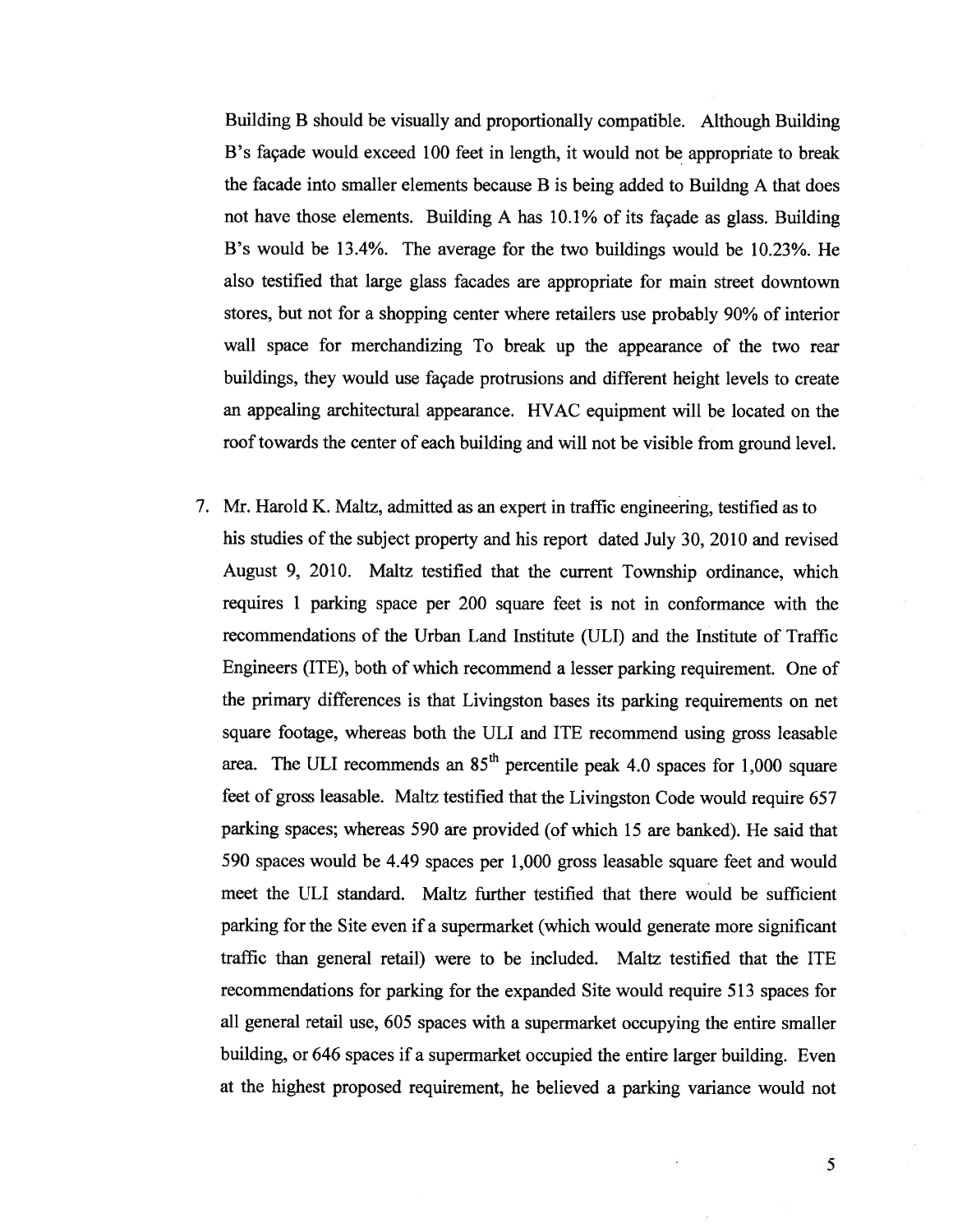impact seriously on traffic operations on Site and would presen<sup>t</sup> no greater traffic risk.

Maltz also testified that there would not be any measurable impact on traffic on Route 10, even at peak times of traffic volumes. However, the Walnut Street intersection at Route <sup>10</sup> is already at Level of Service <sup>F</sup> for traffic exiting the Site and the slight additional traffic which would result from the additions to the existing buildings would not have any measurable effect on traffic flow. While there might be some residual backup for vehicles attempting to leave the Site at pea<sup>k</sup> hours, it would not involve more than one traffic light cycle. The total difference between the existing and proposed structures would be approximately <sup>2</sup> trips per cycle for weekdays and 2.5 for Saturday peak. An increase in the green traffic light cycle for the Walnut Street intersection with Route 10 would reduce the waiting time, but such changes are solely within the jurisdiction of the New Jersey Department of Transportation. Based on the testimony of Maltz, the Applicant agreed to <sup>a</sup> condition of approval that it would bear the cost of painting crosswalks at the Route 1 0/Daven Avenue/Walnut Street intersections. All turns at Walnut Street by westbound Route 10 traffic are now prohibited. Applicant agree<sup>d</sup> to suppor<sup>t</sup> <sup>a</sup> sign permitting right turns there by such traffic. Maltz further indicated that health clubs and restaurants are significant traffic generators, even higher than supermarkets, and noted that the Applicant had agree<sup>d</sup> to prohibit any restaurants, health clubs and gyms. In summary, the Applicant requests <sup>a</sup> <sup>67</sup> parking space variance. The Applicant also agreed to <sup>a</sup> condition that it would fund the cost of certain improvements approve<sup>d</sup> by the Department of Transportation at the Walnut Street/Route <sup>10</sup> intersection, including design and construction cost, if the Township would make the actual application for DOT approval. The cost of these improvements would be included in <sup>a</sup> Developer's Agreement to be entered into between the Township and the Applicant, which agreemen<sup>t</sup> would include any other provisions deemed necessary by the Township Attorney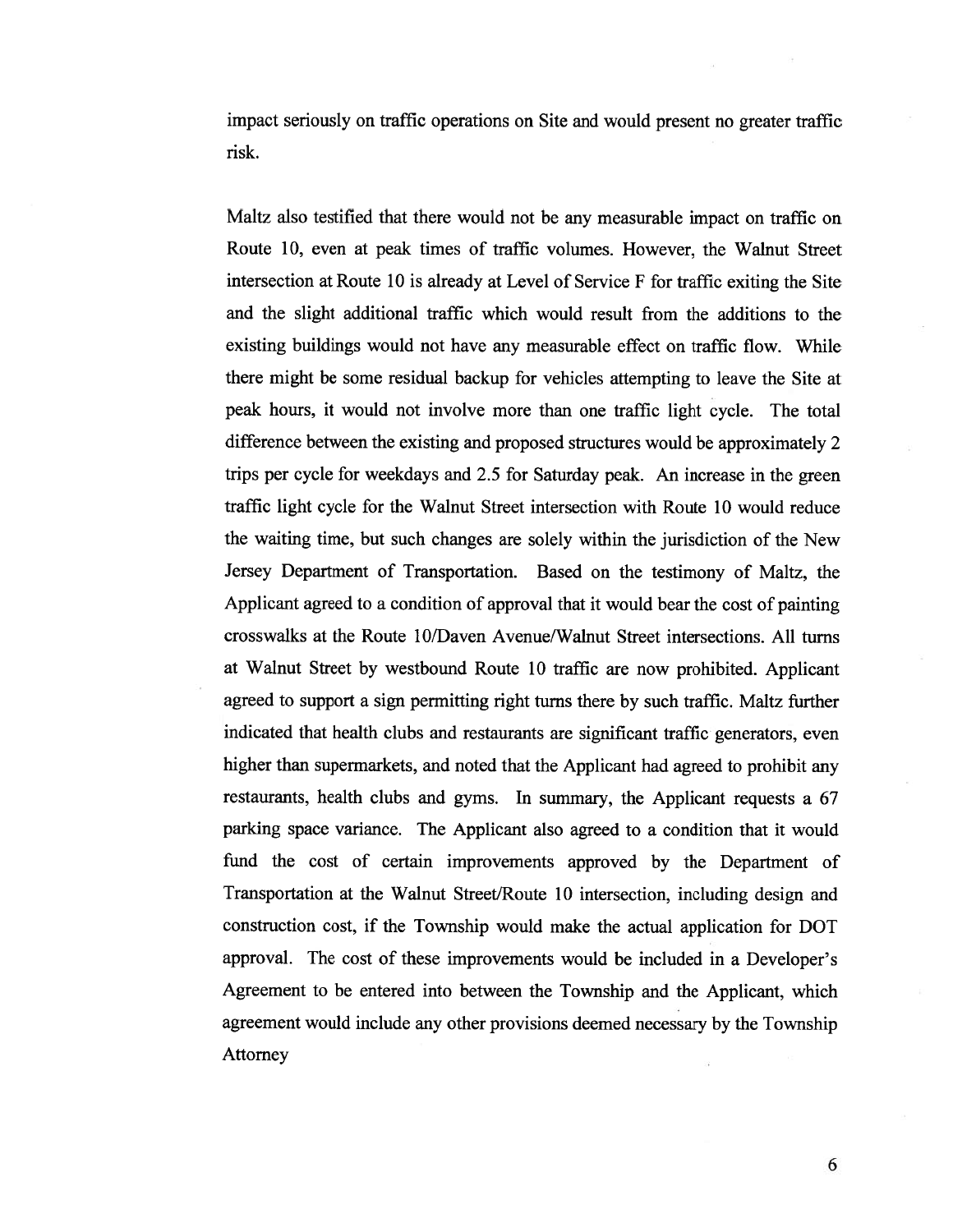- 8. Mr. John J. Jahr, retained by the Board as <sup>a</sup> traffic expert, commented on the testimony and reports of Mr. Maltz. He stated that the ULI and ITE are constantly updating their data, which municipalities are not able to do, and it is relevant to consider the recommendations of those institutes. He believed that the Township Code parking requirement is slightly overly conservative and that the 575 parking spaces would be adequate even with <sup>a</sup> supermarket occupying the entire larger building. He was also of opinion that traffic increases from the proposed expansion would be minimal.
- 9. Objector Regent Park Associates, represented by Carleton R. Kemph, Esq., called Mr. John Palus, admitted as an exper<sup>t</sup> in engineering and planning. Palus testified that he believed that the proposed changes would involve disturbance of steep slopes. However, the Township Engineer, Richard Calbi, Jr., advised that there was no such problem. Palus expressed the view that the proposed Site did not provide adequate signage or lighting, that <sup>a</sup> sanitary sewer line would be under <sup>a</sup> building, that rear yard setbacks are not indicated, and that contours were not shown within 100 feet of <sup>a</sup> tributary or brook. However, all of the issues raised by Mr. Palus were noted by the Township Engineer to have been existing conditions the subject of waivers granted by the Board when the existing buildings were approved, are not being affected by the proposed addition, and have been reviewed by the Township Engineer. Palus also questioned whether cart corrals that would be added for <sup>a</sup> supermarket could be provided without loss of parking spaces. Mr. Palus further indicated that he did not believe the truck turning lanes for access to the docking bays of the larger building were adequate for the size of trucks frequently used by supermarkets, and that the trucks would create traffic congestion and delays for customer vehicles. He also was of opinion that <sup>a</sup> minimum of 3 to 4 loading bays should be required for Building C. Palus also questioned the absence of <sup>a</sup> stormwater managemen<sup>t</sup> design meeting the requirements of the Township Code and the failure the Board to require an environmental impact study.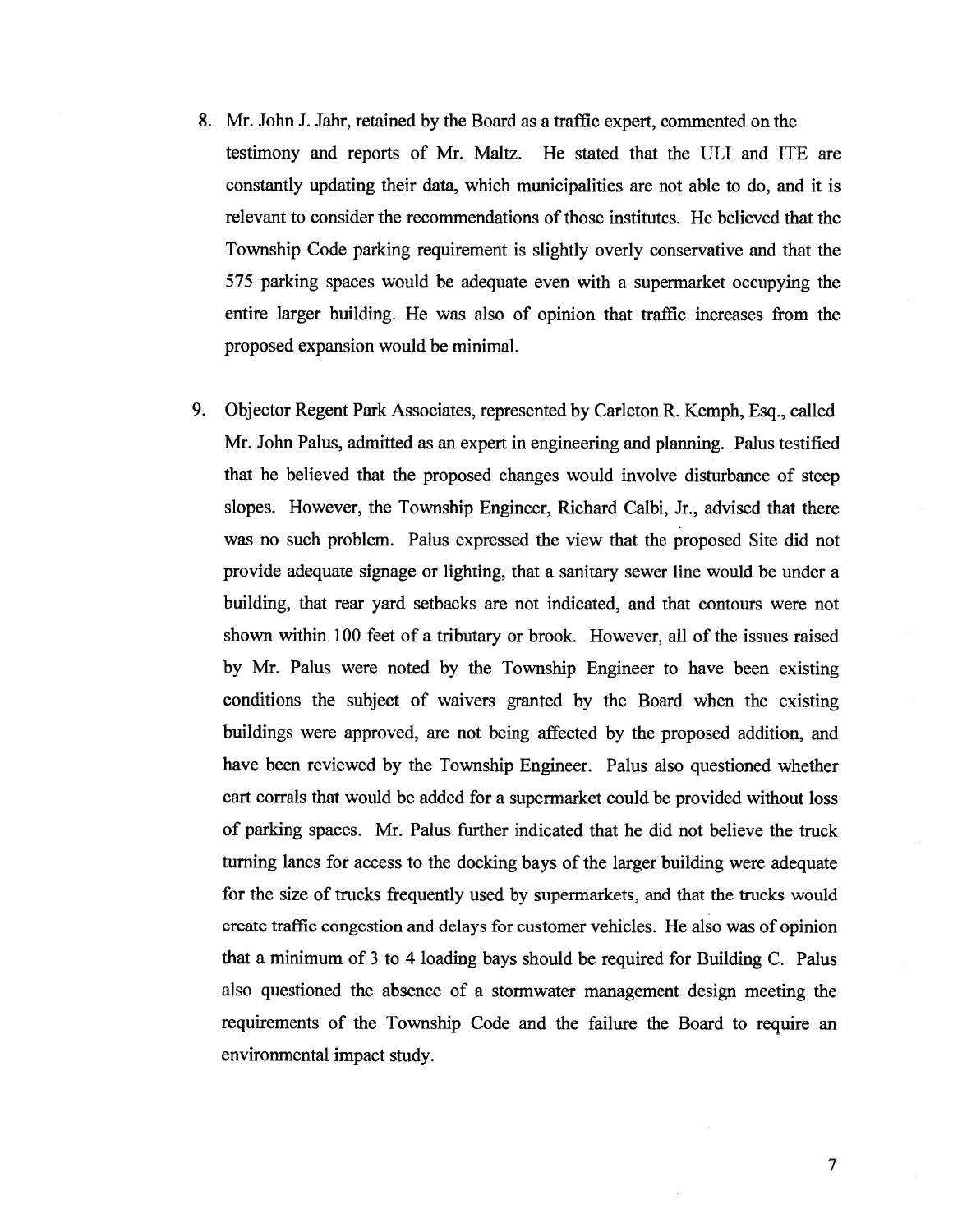10. Objector Regent Park Associates also called Mr. Charles Olivo, of Stonefield Engineering & Design, admitted as an exper<sup>t</sup> in traffic engineering. Olivo testified that the Maltz work product was reviewed by him and supplemented by his own research and analysis. He testified that the distance between the rear and front buildings on the Site limited interaction of customers at either. As to the ITE and ULI parking recommendations, he believed they were not <sup>a</sup> replacement for existing zoning laws and that <sup>a</sup> parking shortage could cause spillover of traffic off the Site, constrict circulation on the Site, and result in vehicles being parked in prohibited areas. He also believed that the ITE and ULI recommendations utilized by the Applicant were for an integrated building and not where there are two separate buildings. He calculated the ITE requirement as 4.9 cars per 1,000 which he said is virtually similar to the Livingston ordinance, and that the proposed parking would be inadequate if there was a supermarket.

With regard to level of traffic, Olivo testified that the Walnut Street and Daven Avenue approaches would be at level of service  $F$  and that not a lot can be done to improve that. Olivo believed that the space expansion on the Site would add 2 to 3 vehicles per traffic cycle. This would cause some vehicles to wait for more than 1 green cycle to exit the Site. He believed this would cause extensive queuing of exiting vehicles both at the Walnut Street and Daven Avenue jug handles and that vehicles might have to wait <sup>2</sup> to 3 green cycles at peak hours to exit the Site. Mr. Olivo prepare<sup>d</sup> and presented <sup>a</sup> computerized traffic flow simulation utilizing the Synchro Simulation Model and Trafficware software program that he represented as visually simulating projected traffic flows on Route 10, the jug hardles and Walnut Street and Daven Avenue during <sup>a</sup> period of one hour. He has presented similar simulation before three or four boards and in <sup>a</sup> deposition, but was not aware if it was every accepted by <sup>a</sup> court.

Olivo then indicated that there could be some improvements for exiting the Site at the Walnut Street/ Route 10 intersection, including widening the southbound exit to provide for <sup>a</sup> double left turn lane and potentially <sup>a</sup> through lane, and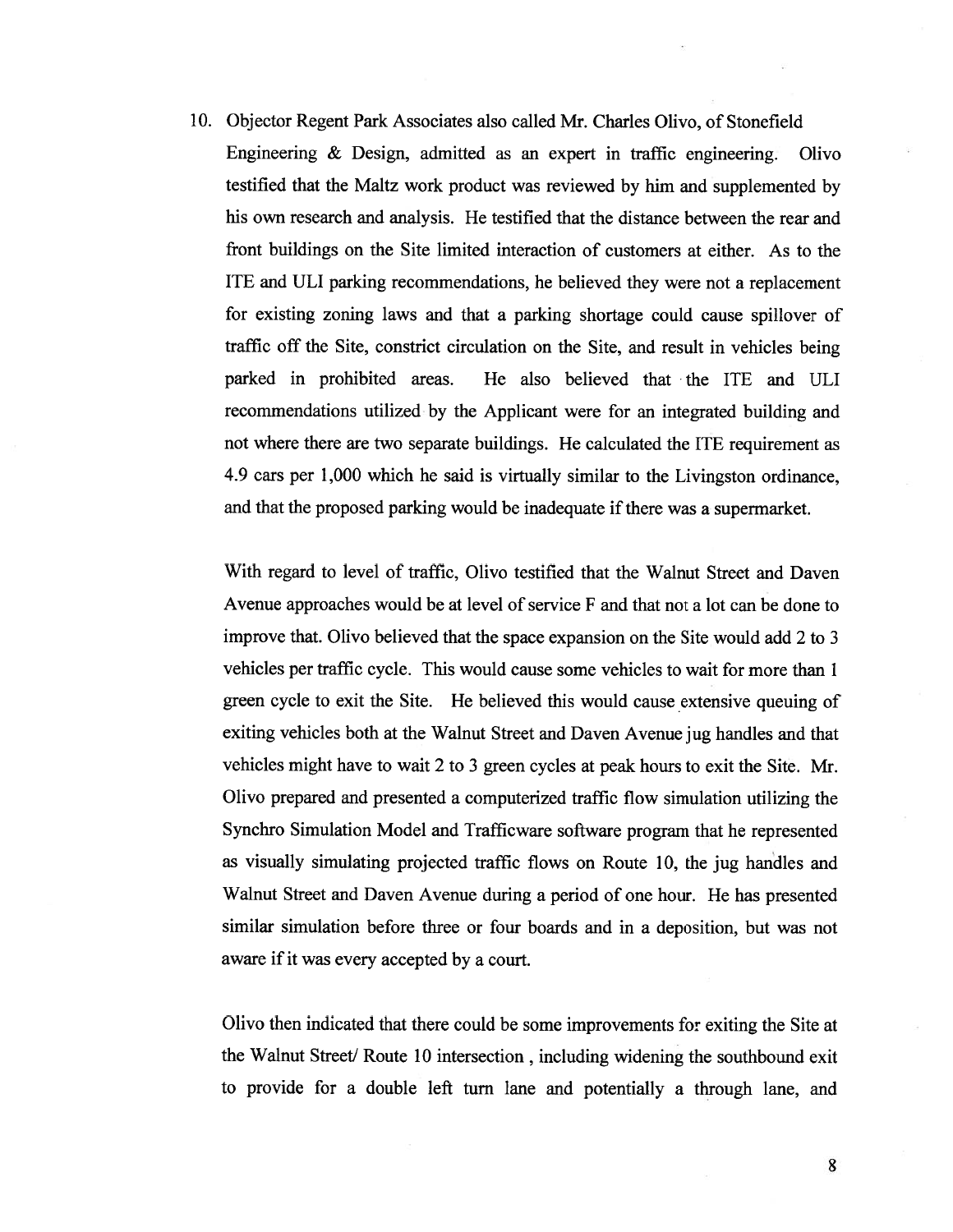improvement for entry there by allowing <sup>a</sup> right turn from Route 10. He also testified that eastbound traffic on Route <sup>10</sup> faces significant back up at the Walnut Street jug handle and that the additional square footage on the Site would exacerbate an existing failed situation. He also questioned whether the loading dock area for the front building would be adequate and whether the approac<sup>h</sup> to the docking bays was workable. To improve safety on Site he would recommend more crosswalks between the two buildings, and additional signs directing traffic to yield to pedestrians.

On cross-examination, Mr. Olivo testified that the existence of exit lanes on Daven Avenue wider that <sup>12</sup> feet could mean that wait time and backup for exiting traffic could be less than he had testified to. He also said that an 8,000 square foot restaurant could generate <sup>a</sup> need for 96-120 spaces. He subsequently testified that pedestrians pushing shopping carts in parking aisles create safety concerns in his mind, but that the absence of pedestrian paths does not make parking fields inherently dangerous.

11. The Applicant recalled Michael Lanzafama who testified that <sup>a</sup> new stormwater managemen<sup>t</sup> repor<sup>t</sup> was not required because the proposed Site work would actually reduce runoff. He also testified that he had confirmed with NJDEP that because no work is being done in areas regulated by them, no DEP approva<sup>l</sup> is required. As to the existence of <sup>a</sup> sewer line under the building, he testified that this is necessary and common to capture toilet discharge from the buildings. He also testified that <sup>6</sup> to <sup>8</sup> parking corrals about <sup>36</sup> inches wide and <sup>10</sup> to 15 feet in length could be incorporated on the Site without reducing parking, but would require reduction in the size of the islands. He said there would be separate refuse areas and compactors located for each of the buildings. He further testified that the Site is not included as having steep slopes under the Township Code. He testified that there is <sup>a</sup> walkway between the front and rear buildings that provides <sup>a</sup> nice synergy between the buildings and is an appropriate design for this type of center. He was of opinion that the parking field presented no safety concerns, and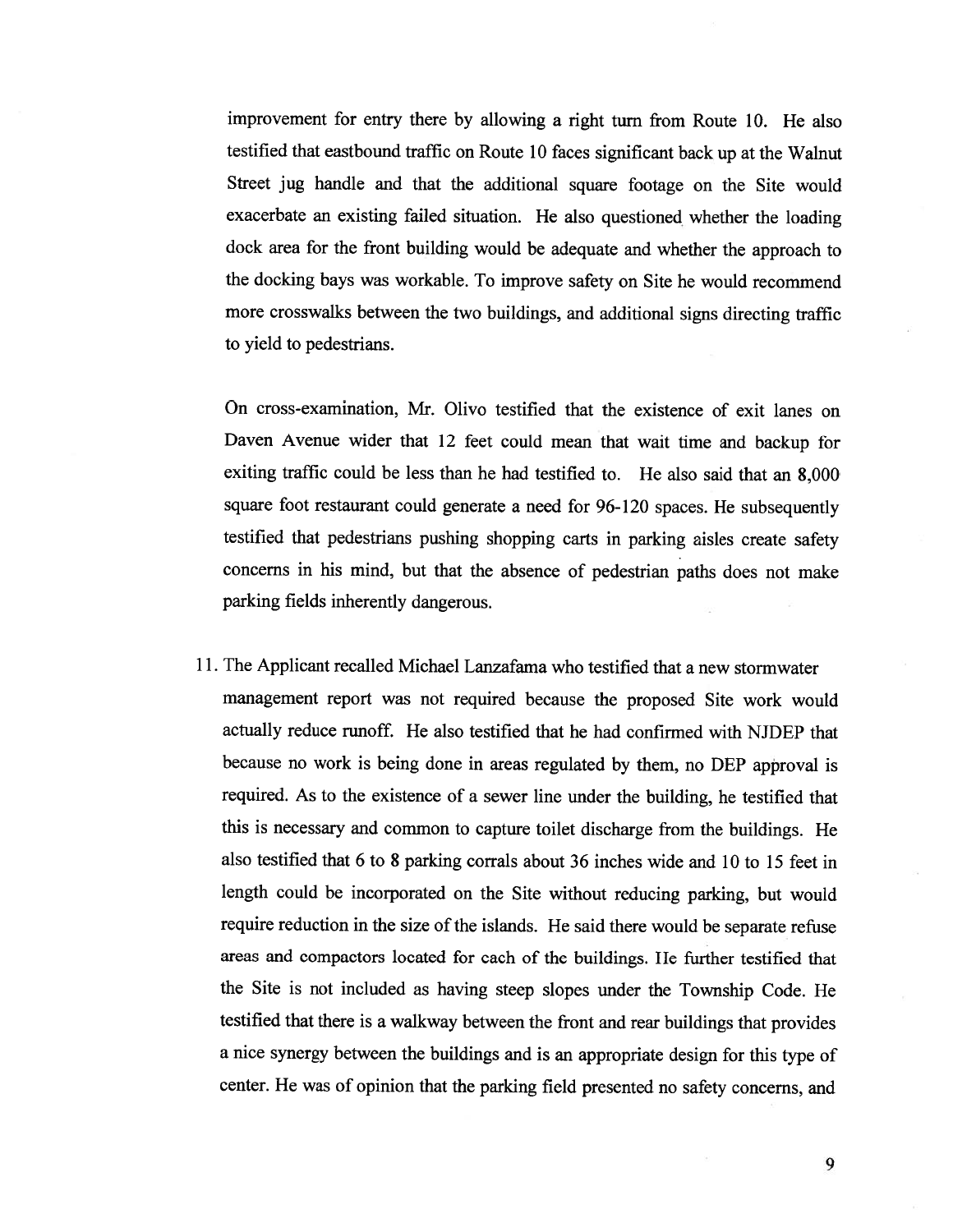that the 4.04 spaces per thousand square feet of gross leasable floor area that would be provided is appropriate. He found that if the Urban Land Institute 10% adjustment to get to gross leasable area is applied, 4.49 spaces per 1,000 are provided. Lanzafama further testified that <sup>a</sup> parking variance was justified under the c.(1) requirements because of the unusual configuration of the property, the reduction of impervious surface, the location of the existing buildings on the Site and the fact that <sup>a</sup> significant portion of the property is not usable because of wetlands designation. All of this resulted in <sup>a</sup> hardship which justified the grant of <sup>a</sup> total parking space variance and also for the front yard setback variance request. It was his opinion, based upon the testimony of Mr. Maltz and Applicant's agreement that there would not be any restaurants and any type of gym facility, that the parking variance could be granted without substantial detriment to the public good or to the intent and purpose of the zone <sup>p</sup>lan, that there is not <sup>a</sup> traffic safety hazard to pedestrians, and that the c.(2) criteria also are met.

- 12. Objectors Amy Pulio, Bruce Nagel and Laurie Kaufman were represented by John Inglesino, Esq. and John P. Wyciskala, Esq., of Inglesino, Peariman, Wyciscala & Taylor, LLC, but did not call any witnesses.
- 14. Members of the public testified as to the Application. Mr. Richard Larsen testified that, as <sup>a</sup> resident in the neighborhood for over <sup>20</sup> years, he was concerned over the appearance and safety of the intersection at Route <sup>10</sup> and that no efforts were made to clean up trash at the intersection or on the properties. He also requested crosswalks on Route 10, regular maintenance of the intersection including both cleanliness and the condition of the Route <sup>10</sup> center barrier, and preserving opportunity for widening the right-of-way in future redesign. Ms. Judy Kulik, expressed the same concerns as Mr. Larsen and said that safety of the intersection was her primary concern.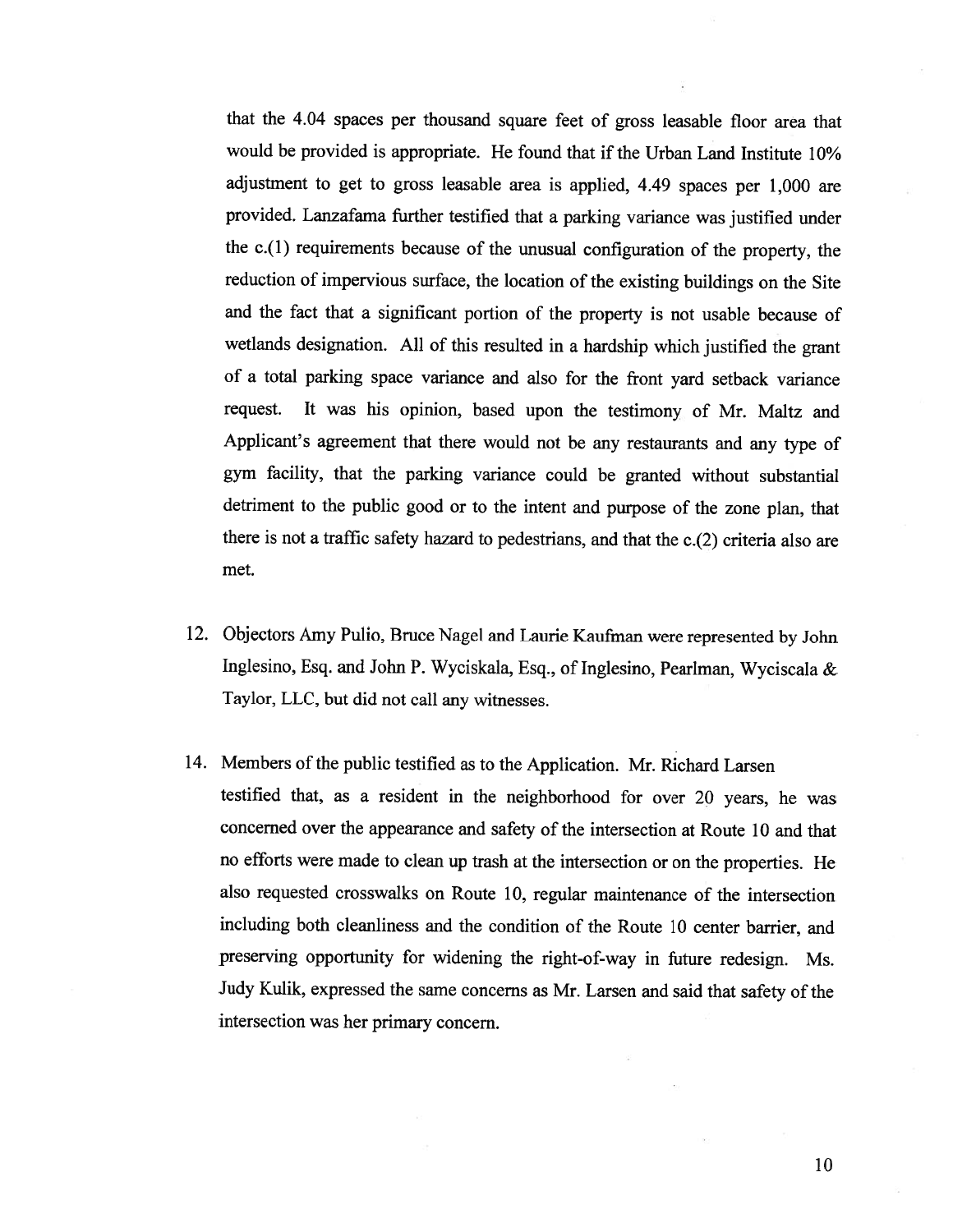NOW THEREFORE, BE IT RESOLVED by the Board, having duly considered the evidence presented by the Applicant, and having heard the testimony of the witnesses presented by the Applicant and Regent Park Associates, and the public, and the views of its own engineer and the traffic exper<sup>t</sup> hired to advise the Board; the Board concludes as follows:

- A. The Application for Preliminary and Final Site Plan approva<sup>l</sup> be and is hereby approve<sup>d</sup> to allow additions to the two existing structures on the property: an addition of 17,250 square feet at the rear building, and an addition of 7,150 square feet to the front building; resulting in <sup>a</sup> total addition of 24,400 square feet. The Board finds that the Application complies with the requirements of the CI — Commercial Industrial District Zone, that the Plans as modified in the course of the hearing provide adequate buffers and parking, and that the terms and conditions agreed to by the Applicant and set forth herein are part of this approval.
- B. The Board finds that the Applicant has satisfied the statutory criteria for the gran<sup>t</sup> of the variances listed herein. The Board finds that said variances are necessary due to the existing conditions on the property, including the buildings previously constructed and the unusual configuration of the Site, and that <sup>a</sup> gran<sup>t</sup> of the variances will not have any substantial impact on the public good, and can be granted without substantial detriment to the Township Zoning ordinance and Zone Plan.
- C. The variances approved are as follows:
	- 1: Township Code § 170-118 .C.(3) requires <sup>a</sup> parking setback of <sup>50</sup> feet from the Daven Avenue right-of-way line. Applicant proposes <sup>a</sup> setback of 5.03 feet; resulting in <sup>a</sup> gran<sup>t</sup> of the variance request of 45.97 feet.
	- 2: Township Code § 170-94.E.(1) requires <sup>657</sup> parking spaces. The Applicant requests approva<sup>l</sup> of <sup>a</sup> total of <sup>590</sup> parking spaces; including <sup>15</sup> spaces to be banked for future use at locations shown on the Site Plan Code § 170; resulting in <sup>a</sup> variance of <sup>67</sup> spaces. The Board finds the testimony of Mr. Maltz and the advice of Mr. Jahr to be more persuasive than the testimony of Mr. Olivo and grants the variance of <sup>67</sup> parking spaces.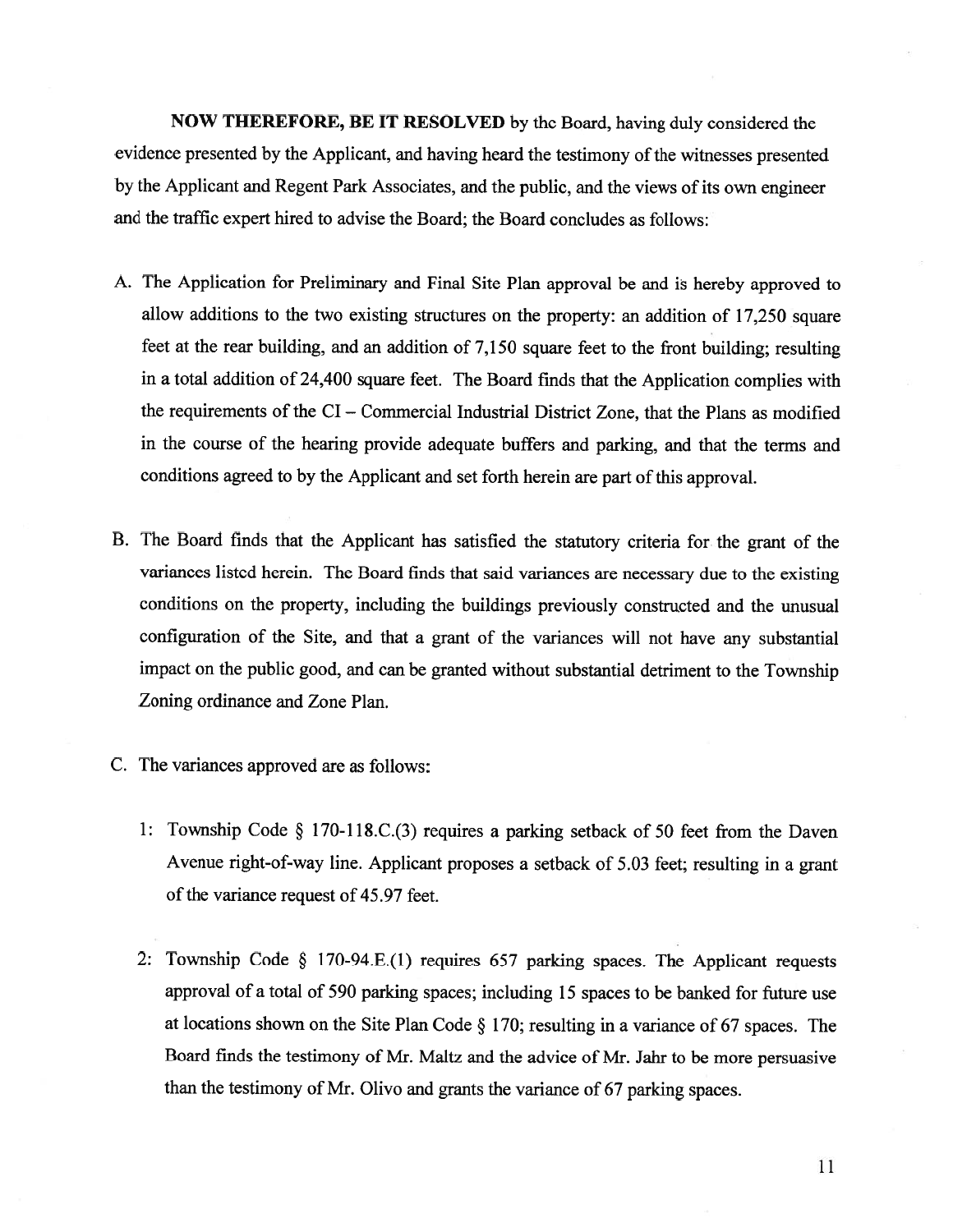- 3: Township Code §1 70-92.B.( <sup>1</sup> )c in effect when the Application was filed and Code  $\S$  170-92.F.(1)(c) now in effect require that 60% of Building B's façade be clear glass. The Applicant proposes <sup>a</sup> <sup>g</sup>lass area of 13.4%; resulting in gran<sup>t</sup> of the variance reques<sup>t</sup> of 46.6%.
- 4: <sup>A</sup> variance is requested to allow continuation of the existing condition wherein Building <sup>A</sup> is located on both Lots <sup>17</sup> & 18. The Board grants <sup>a</sup> variance from the requirement that the lot lines be consolidated since the Applicant has agree<sup>d</sup> to provide deed restrictions and cross easements that would preven<sup>t</sup> the independent sale of either lot and would ensure continuation of shared parking on the two lots.
- D. The approvals and grants herein are subject to the following conditions agree<sup>d</sup> to by the Applicant:
	- 1: The Applicant shall prepare, execute and record amendments to the deeds for Lots 17 and 18, in form and terms acceptable to the Board Attorney that shall prohibit the sale of either lot separately and independently of the other.
	- 2: The Applicant shall prepare, execute and record perpetual deeds of easement for shared parking and access and egress for the two adjoining lots in form and terms acceptable to the Board Attorney.
	- 3: The new parking added on the Daven Avenue side of Building <sup>C</sup> shall be restricted to employees only and appropriate signage provided.
	- 4: The Board retains jurisdiction over tenant signage until issuance of <sup>a</sup> certificate of occupancy for each tenant.
	- 5: The Applicant shall install <sup>a</sup> sidewalk along Route <sup>10</sup> and from Route <sup>10</sup> to the parking area as provided on the Site Plan.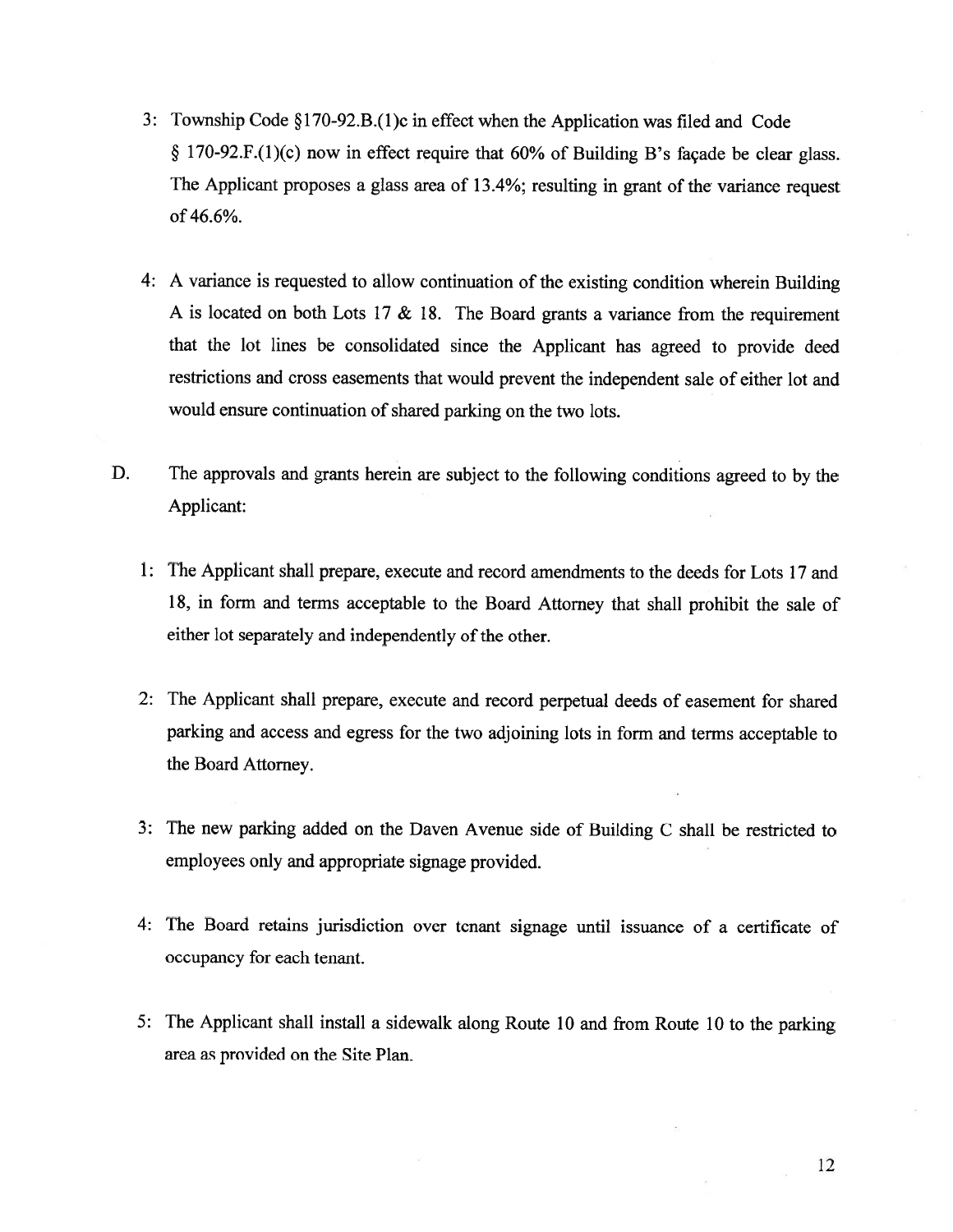- 6: The Applicant shall create <sup>a</sup> painted crosswalk between Building <sup>B</sup> and the parking area and shall install pedestrian crossing signs at all crosswalks on the Site.
- 7: Signs shall be installed on the Site directing traffic to the Industrial Parkway connection, and from Industrial Parkway to Route 10, in such form as shall be approve<sup>d</sup> by the Township Engineer. Said signs shall indicate that such access driveway provides for two-way traffic.
- 8: The areas reserved for future parking spaces and the potential locations of shopping cart corrals on the Site, should there be <sup>a</sup> tenant requiring such facilities, shall be shown on the Final Site Plan.
- 9: The Applicant shall install flowerbeds in the Route <sup>10</sup> front yar<sup>d</sup> and understory plantings along Daven Avenue.
- 10: A trash and recycling area for Building B shall match the finish of the building.
- 11: The Applicant shall enter into <sup>a</sup> Developer's Agreement in such form and on such terms as approve<sup>d</sup> by the Township Attorney. Such agreemen<sup>t</sup> shall contain provisions that the Township Engineer deems necessary and shall include the Applicant's obligation to cooperate with the Township in application by the Township for NJDOT approval of the following:
	- <sup>A</sup> Installation of <sup>a</sup> pedestrian crosswalk with painted striping across Route 10 leading to the sidewalk that the Applicant shall install on the Site, and for approval of <sup>a</sup> countdown signal for the pedestrian traffic controls at said intersection.
	- B. Change the signal timing for traffic at the Walnut Street/Route 10 intersection and any necessary <sup>p</sup>hysical changes required to accomplish same.
	- C. Removal of the prohibition of westbound Route <sup>10</sup> vehicles making right turns at the Walnut Street traffic signal.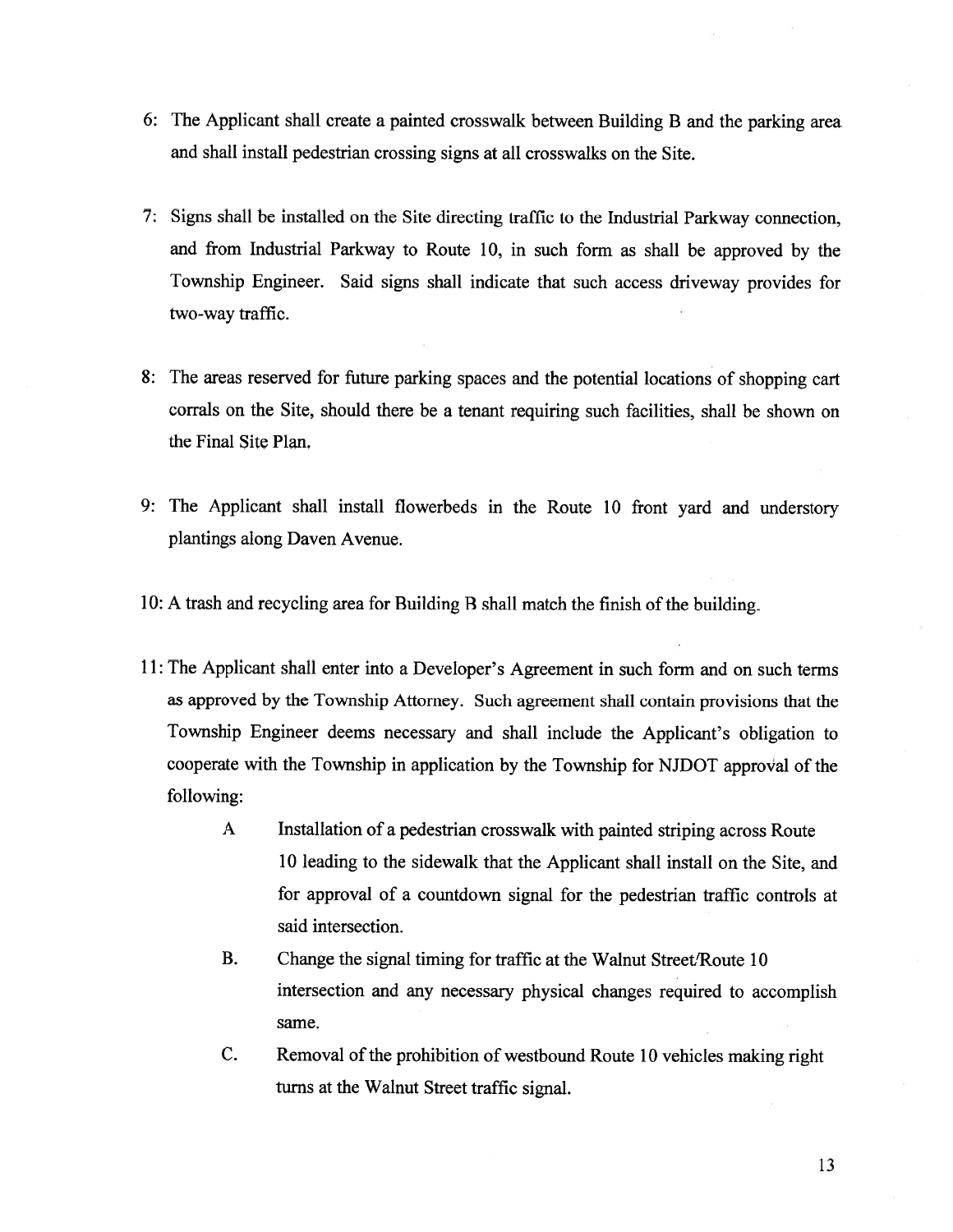- D. Installation of <sup>a</sup> "Do Not Block Intersection" sign where the ramp from eastbound Route 10 intersects with Walnut Street.
- E: Dedication of the right-hand northbound lane on Walnut Street south of Route 10 to permit <sup>a</sup> right turn onto Route 10 eastbound.
- F: Dedication of <sup>a</sup> sufficient portion of Lot 18 to permit possible future widening of westbound Route 10 by one lane.

Any such improvements, if approved, shall be implemented at the sole expense of the Applicant.

- 12: All machinery on the rooftops shall be screened so as not to be visible from any location on the property.
- 13: The Final Site Plan shall include all notes requested by the Township Engineer's letter of October 15, 2010.
- 14: Restaurants of any type, health clubs, spas, gymnasiums, or similar uses are prohibited in any building on the Site and Applicant's leases to tenants shall so provide.
- 15: The location of handicap parking spaces shall be subject to approva<sup>l</sup> by the Construction Official when initial tenants are determined, and shall comply with all ADA requirements.
- 16: The Applicant shall make paymen<sup>t</sup> of any necessary affordable housing non-residential development fee.
- 17. All deliveries by tractor-trailer to tenants shall be made only between 9:00 P.M. and 6:00 A.M. and Applicant's leases to tenants shall so provide.
- 18: The Applicant shall provide "As Built" Site Plan, survey and architectural <sup>p</sup>lans to the Township Engineer and Construction Official before any certificate of occupancy is issued.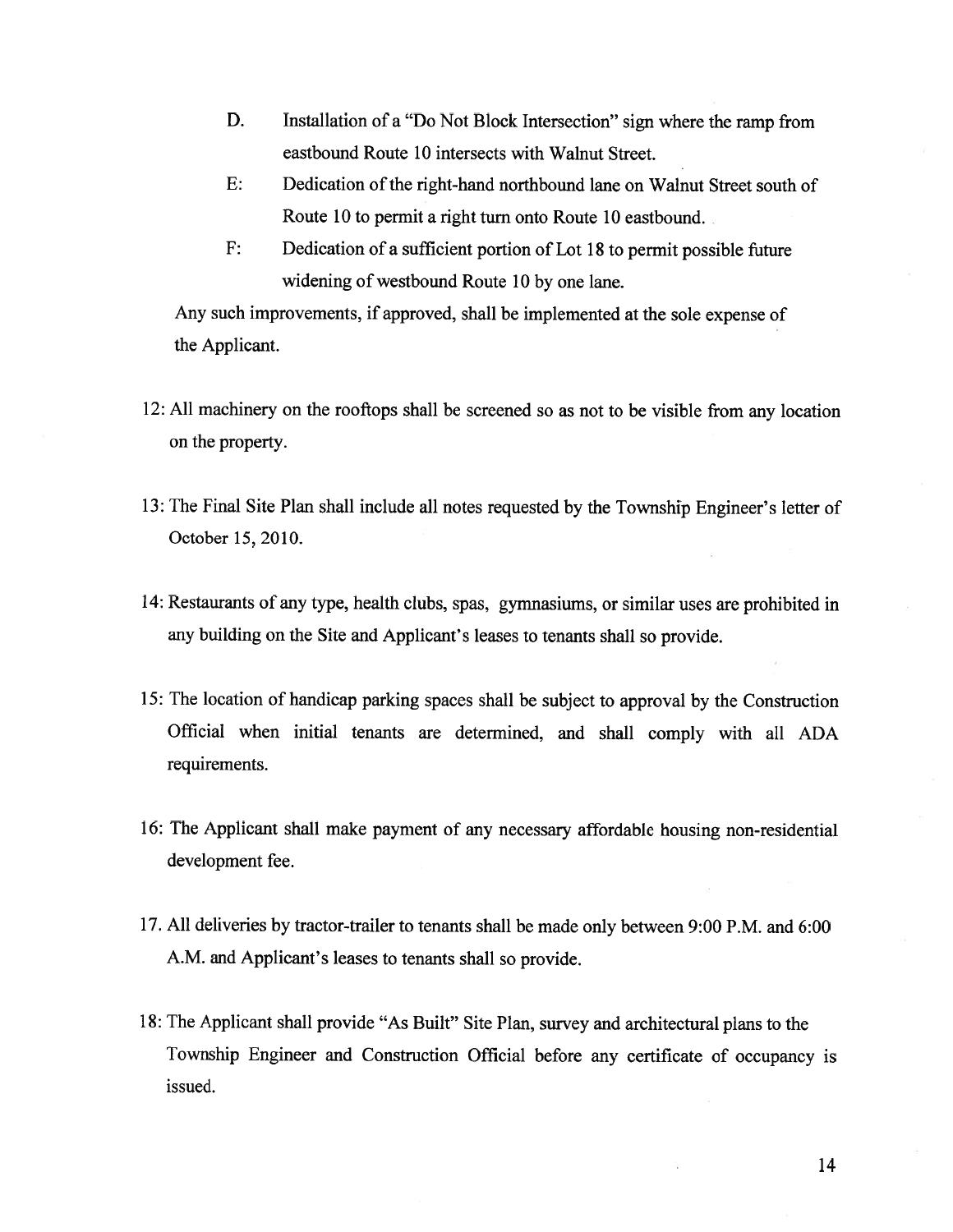- 19. Numbers 1, 3, 4, and 6-18, of the Board's Model Conditions of Approval attached hereto are hereby incorporated herein.
- 20. Conditions 1, <sup>2</sup> and <sup>11</sup> above, and Model Conditions of Approval Nos. 6, <sup>11</sup> and <sup>17</sup> are conditions precedent to issuance of any permits by the Township.

NOW, THEREFORE, for the reasons set forth herein and as stated on the record by the Members of the Planning Board of the Township of Livingston, it is resolved that the Application for Preliminary and Final Site Plan approva<sup>l</sup> and the itemized variances set forth herein be and are hereby granted and approve<sup>d</sup> subject to the terms and conditions set forth herein.

Peter M. Klein, Chairperson

<sup>I</sup> hereby certify this to be <sup>a</sup> true and accurate copy of the Resolution adopted by the Planning Board of the Township of Livingston on May 3, <sup>2011</sup> wherein Board Members Kalishman, Kimmel, Klein, Leopold, Meade, Venza, Alternate No. <sup>1</sup> Ratner (in <sup>p</sup>lace and stead of absent Member O'Neill) and Alternate No. <sup>2</sup> Anthony (in <sup>p</sup>lace and stead of Member Rieber not qualified to vote) voted in favor of the Resolution; they being all of the Members both presen<sup>t</sup> and qualified to vote. Member Dinar was absent.

Jackie Coombs-Hollis, Secretary

### PLANMNG BOARD, TOWNSHIP OF LIWNGSTON

Model Conditions of Approval (As Amended through March 15, 2011)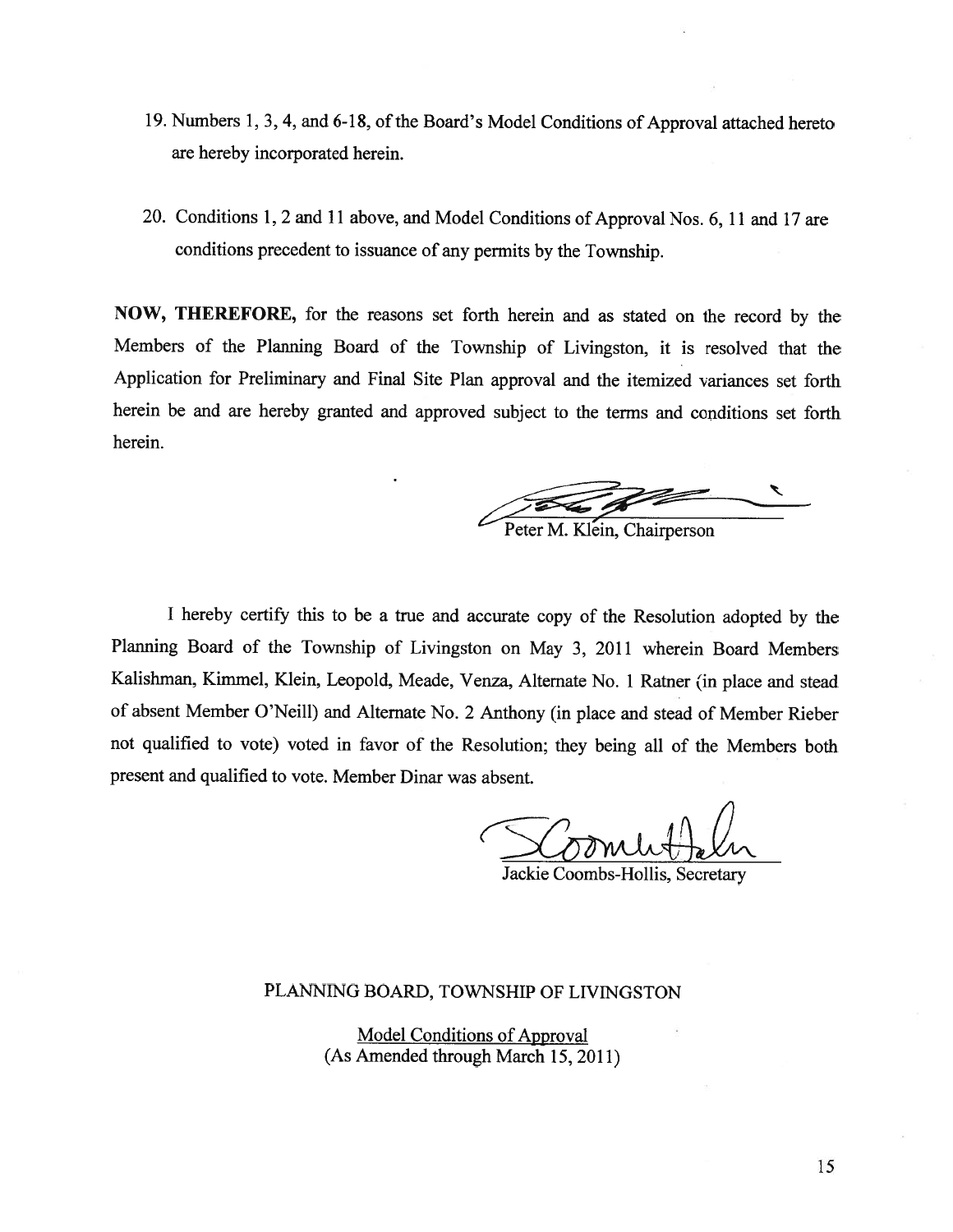Every application turns on its own facts and is judged on its own merits. Listed below are models of conditions which may be considered "standard". <sup>A</sup> standard can be tailored to specific circumstances, and may not always apply. Other or additional conditions may be tailored for any application.

### 1. Architecture

- a. Rooftop ancillary structures and equipment shall be screened by material compatible with the exterior finish of the building and matching the exterior color of the building as closely as possible.
- b. Enclosures of trash bins, recycling bins or dumpsters shall be of the same type of materials and the same color as the exterior finish of the building.

#### 2. Blasting

In the event that blasting be necessary on the Site, the following conditions shall apply in addition to all requirements of federal law or regulations:

- a. All blasting operations shall be performed in strict compliance with N.J.S.A. 21:1A-128 et seq. and N.J.A.C. 12:190-1.1 et seq., or superseding requirements.
- b. <sup>A</sup> pre-blast inspection of all structures on all properties adjacent to the Site or within 200 feet of the blasting (whichever is the greater distance) shall be conducted at Applicant's expense.
- c. Blasting shall occur only between 10:00 a.m. and 3:00 p.m. on Monday through Friday. Blasting during other hours may be permitted, temporarily, by the Township Engineer upon his finding that <sup>a</sup> condition constituting an emergency exists and necessitates such permission.
- d. Applicant shall coordinate all blasting with the Livingston Police and Fire Departments. If traffic control is required, it shall be provided at Applicant's expense.
- e. Applicant shall <sup>g</sup>ive the Township Engineer, the Chief of Police, the Fire Chief, and all owners of structures required to be inspected under "b" above, written notice of scheduled blasting operations to be received not less than 20 days, nor more than <sup>40</sup> days, prior to their commencement. If scheduled blasting operations are delayed or suspended they shall not be resumed until new notice has been <sup>g</sup>iven and received. All notices shall include the name and telephone number of Applicant's representative for purposes of receiving and responding to questions and comments.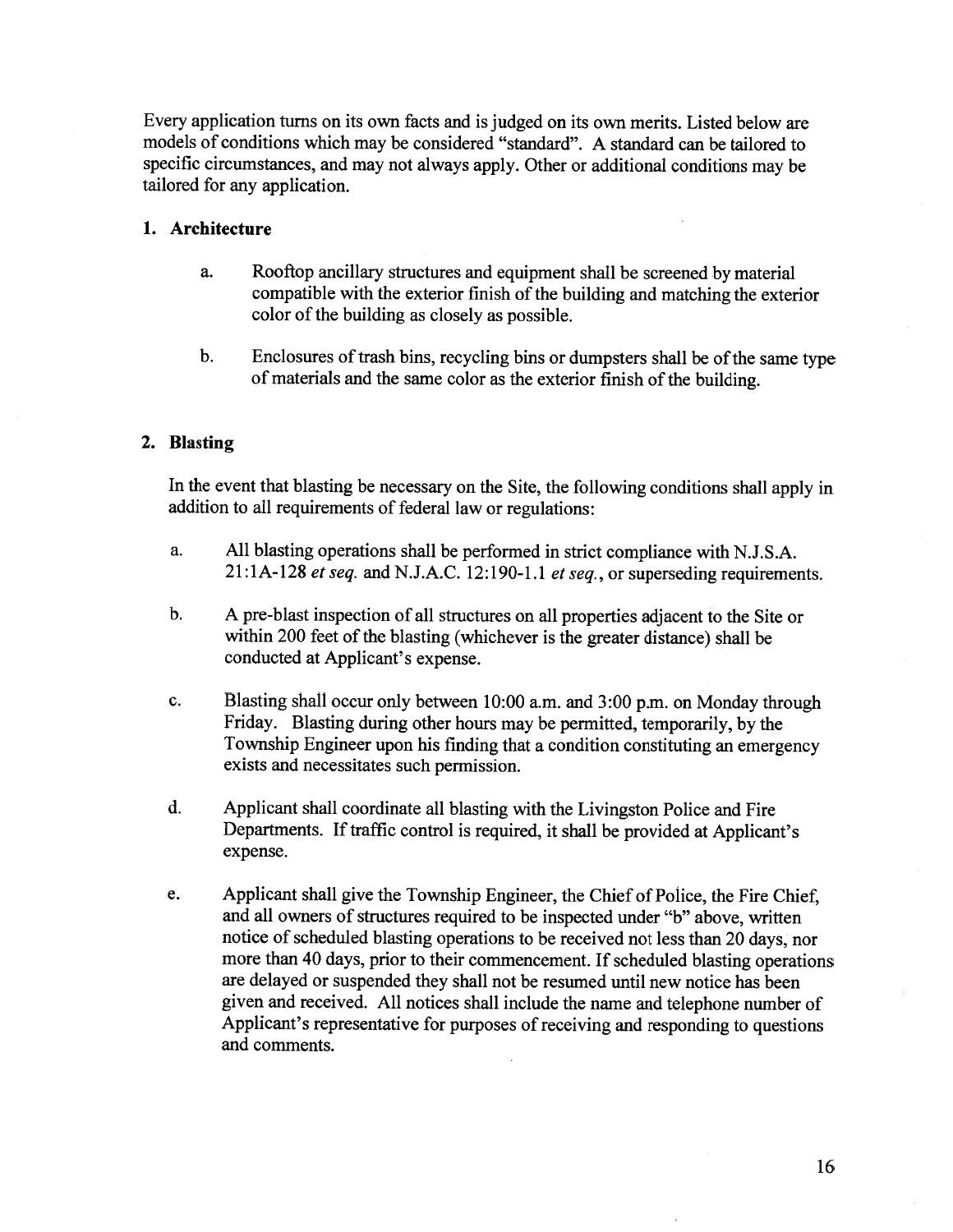f. These conditions do not supersede any requirements of law or regulation that are more strict or restrictive.

## 3. Cleanliness

- a. At the close of each work day the Site shall be thoroughly cleaned and all trash and construction debris, including that within buildings under construction, shall be placed in covered dumpsters which shall be removed from the Site, and replaced, before they overflow.
- b. Not less often than weekly, and whenever else required by the Construction Official or the Township Engineer, the public streets adjacent to the Site, and within 500 feet of the Site, shall be manually or mechanically broom swep<sup>t</sup> to remove dirt, mud or debris originating from the Site.
- c. Dust suppression methods acceptable to the Construction Official and the Township Engineer shall be utilized on the Site.

# 4. Deeds & Easements

All deeds, easements, dedications or restrictions required by this approva<sup>l</sup> shall be subject to review and approva<sup>l</sup> by the Board Attorney prior to signing and filing for recordation.

## 5. Detention Basins

- a. Stormwater managemen<sup>t</sup> basins shall be established on lots created for that purpose only. No structures that are not an approved part of the stormwater managemen<sup>t</sup> system shall be erected on any such lot.
- b. If the approval of the Application calls for title to such a lot to be transferred to the Township; at such time as the Township accepts any new streets or roads on the Site, title to the lot shall be conveyed to the Township provided that the Township Engineer is then satisfied that the basin has been constructed in full compliance with all applicable requirements. The deed conveying such title shall be subject to prior approval by both the Board Attorney and the Township Attorney.
- c. <sup>A</sup> maintenance <sup>p</sup>lan (as well as any future revisions) meeting the requirements of the Residential Site Improvement Standards or the Township's Stormwater Control Ordinance, or both, as applicable, shall be prepared by Applicant in terms receiving the approval of the Township Engineer. Unless maintenance is assumed by the Township or <sup>a</sup> public agency as its direct responsibility , the maintenance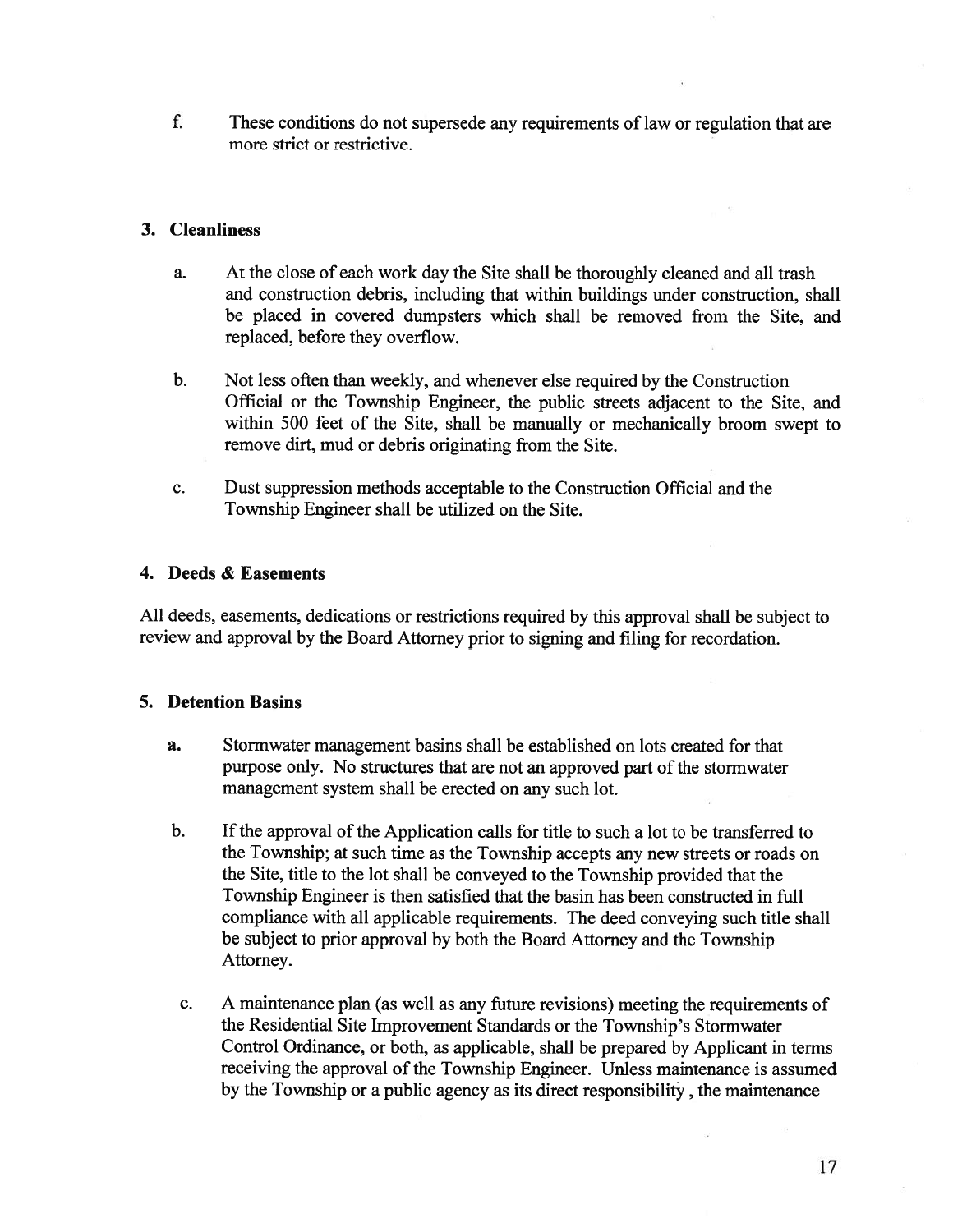plan and any future revisions shall be recorded upon the deed of record for the property in terms approved in advance by both the Board Attorney and the Township Attorney.

#### 6. Final Plans

Prior to the issuance of any Township permit for demolition of any structure, preparation of the Site, or construction of any improvement:

- a. The full text of all of the conditions of this approval, and all plan changes agreed to in the course of the hearing, shall be set out on final plans submitted to the Construction Official, the Township Engineer and the Board Secretary; and
- b. Such final <sup>p</sup>lans shall have been reviewed by the Board Secretary or the Board's Planning Consultant for determination of whether the plans conform to the Board's approvals and shall then have been signed by the Board Chairman, the Board Secretary and the Township Engineer.

#### 7. Flood Hazards

- a. Insert on the final site <sup>p</sup>lan and/or subdivision map <sup>a</sup> metes and bounds description of all flood hazard areas located on the Site.
- b. Insert in all deeds for individual lots that contain or are adjacent to flood hazard areas, and on the preliminary and final subdivision maps or <sup>p</sup>lats, the following covenant: "The lands designated herein contain flood hazard areas. There shall be no disturbance of any kind as to any flood hazard area unless permitted by N.J.D.E.P. pursuan<sup>t</sup> to the Flood Hazard Control Act, N.J.S.A. 58:16A-50 et. seq. or superseding requirements."

#### 8. Guarantees

- a. The approval of this Application is subject to the posting of any and all required performance guarantees, soil erosion and sediment control approvals, and any other requirements of Township ordinances prior to the commencement of site preparation or construction.
- b. This approva<sup>l</sup> is also conditioned upon the Applicant providing, prior to issuance of the first certificate of occupancy, a performance guarantee for any aspects of the approve<sup>d</sup> landscaping or fencing that has not been completed by the time of issuance of such certificate.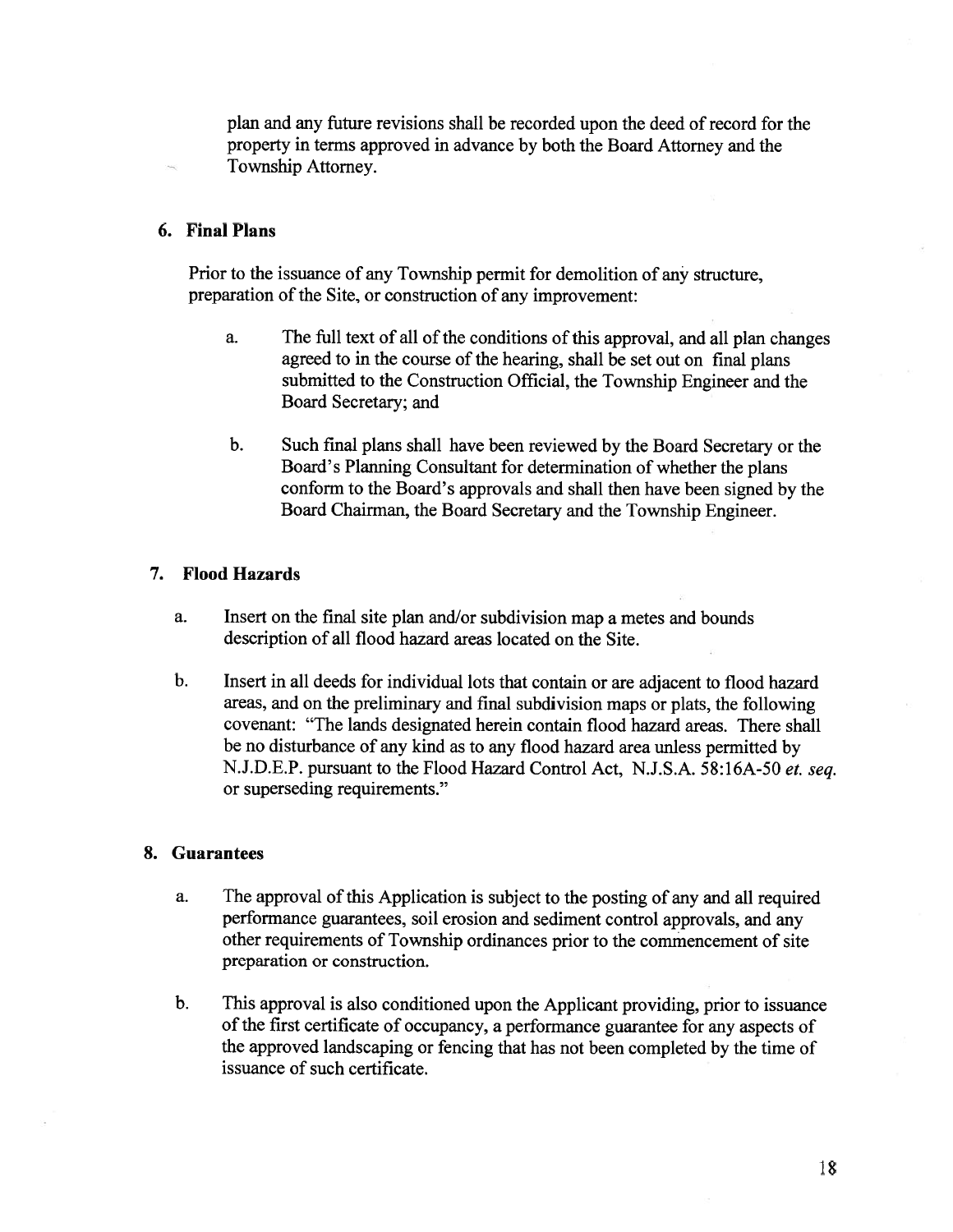### 9. Landscaping & Environmental Protection

- a. All deciduous trees planted shall have <sup>a</sup> caliper of not less than 2.5 inches measured at <sup>a</sup> height of 4.0 feet above the root ball. All evergreen trees <sup>p</sup>lanted shall have <sup>a</sup> height of 6.0 to 8.0 feet.
- b. Street shade trees shall be <sup>p</sup>lanted in front yards and outside the right-of-way and shall not be included in the calculation of replacement trees required by the Trees Ordinance.
- c. Any tree or other <sup>p</sup>lanting installed in accordance with the <sup>p</sup>lans which dies shall be replaced, within the current or next planting season, in kind and at the same size as it had reached at the time of death; excep<sup>t</sup> that if it died more than three years after <sup>p</sup>lanting its replacement need not be larger than the size it had reached three years after <sup>p</sup>lanting. The same replacement requirements shall apply to <sup>a</sup> tree or other planting removed because of damage or disease.
- d. No tree existing on the Site at the time of filing of the application shall be removed excep<sup>t</sup> as identified for removal on an approve<sup>d</sup> <sup>p</sup>lan. Every existing tree to be preserved shall be tagged and shall be shown on the Site Plan or Subdivision Plan. During site preparation and during construction, each such tree shall be protected by snow fencing or <sup>a</sup> more substantial means approve<sup>d</sup> by the Construction Official. No soils, excavated materials, or any construction equipment or building materials, shall be stored or operated within <sup>a</sup> root protection zone that shall be the greater distance of (i) the crown drip line, or (ii) <sup>a</sup> distance equa<sup>l</sup> to caliper multiplied by one (1) foot, (but never less than eight (8) feet from the trunk of <sup>a</sup> tree to be preserved), or anywhere else where such soil or materials can adversely affect the health of trees to be preserved. All work done within the root protection zone shall be accomplished with hand tools.
- e. The grade of land located within the root protection zone shall not be raised or lowered more than three (3) inches unless compensated for by welling or retaining wall methods; but in no event shall welling or retaining walls be installed less than eight (8) feet from the trunk of <sup>a</sup> tree.
- f. During site preparation or construction, no fuel storage, and no refueling, maintenance, repair or washdown of construction equipment, shall occur within fifty (50) feet of any tree to be preserved.
- g. Any provision of the Trees Ordinance,  $\S$  170-53 et seq. of the Code of the Township of Livingston, that establishes <sup>a</sup> higher or more restrictive standard or requirement shall control.
- h. No mulch shall be placed, or allowed to accumulate, within six inches of the trunk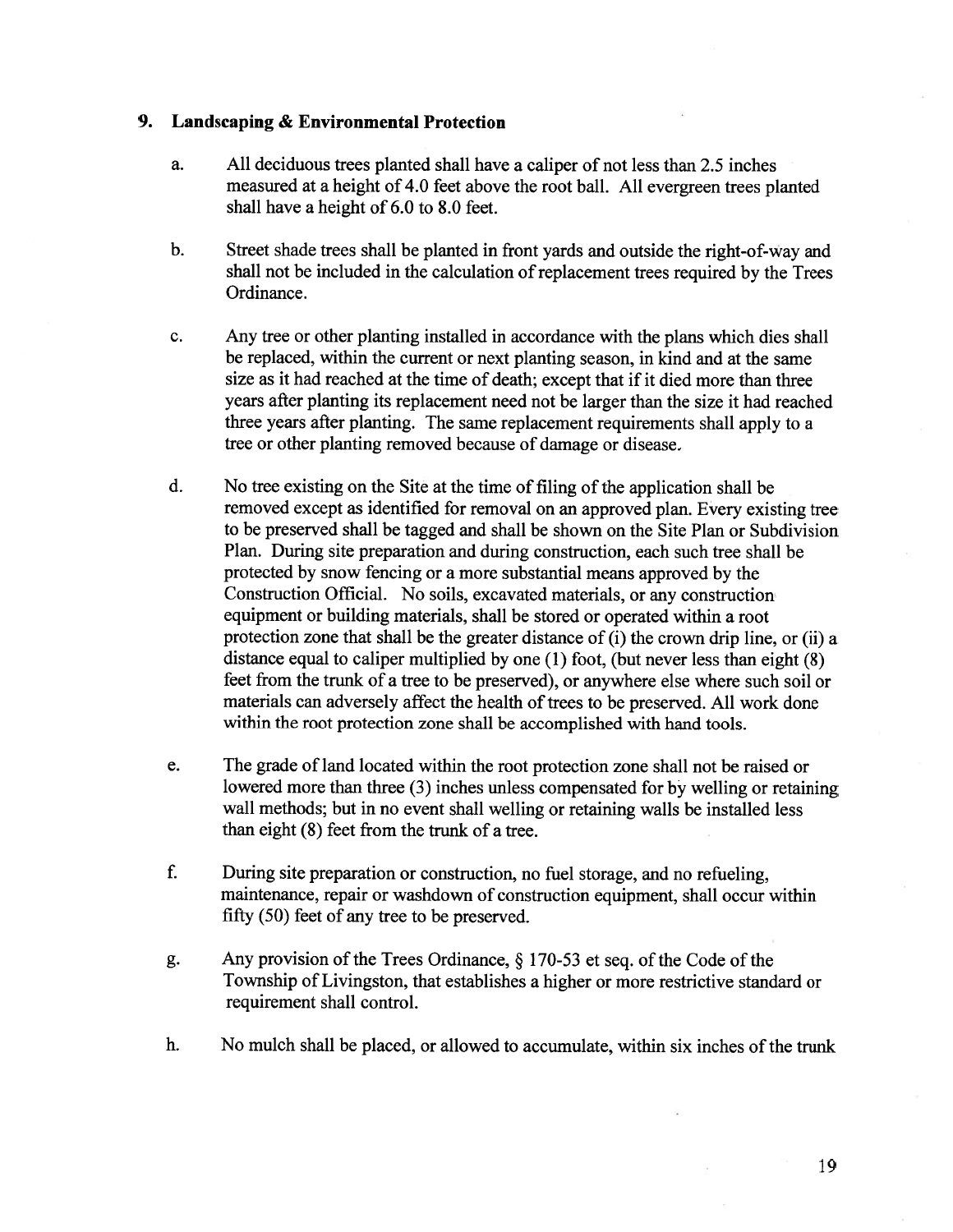of any tree or shrub <sup>p</sup>lanted on the Site in compliance with this resolution. Mulch shall not be applied, or allowed to accumulate, elsewhere within the drip line of the tree or shrub to <sup>a</sup> depth in excess of four inches.

#### 10. Noise

- a. No site preparation, demolition or construction activity shall be performed on the Site on Sundays, or before 7:30 a.m. or after 5:00 p.m. on weekdays, or before 9:00 a.m. or after 5:00 p.m. on Saturdays or federal holidays.
- b. All vehicles and motorized machinery operated on the Site shall be equipped with properly operating mufflers.
- c. No site preparation, demolition or construction activity (other than authorized blasting) shall produce, at the property line, (i) continuous airborne sound at <sup>a</sup> sound level in excess of <sup>65</sup> dBA, or which has an octave band sound pressure level in decibels which exceeds the standards provided in <sup>32</sup> N.J.R. <sup>2230</sup> et. seq., or (ii) impulsive sound in air which has <sup>a</sup> pea<sup>k</sup> sound pressure level in excess of 80 decibels, or (iii) impulsive sound in air which repeats more than four times in any hour and has <sup>a</sup> peak sound pressure level in excess of 50 decibels.
- d. Relief from these noise conditions may be permitted, temporarily, by the Township Engineer upon his finding that <sup>a</sup> circumstance constituting an emergency exists and necessitates such permission.

#### 11. Other Governmental Approvals

- a. Applicant shall comply with all applicable Federal, State and local laws and regulations and obtain any other governmental approvals required for implementation of this application as approved. If any other governmental agency or authority grants <sup>a</sup> waiver of or variance from any law, rule or regulation, or imposes any condition or requirement, which affects this approva<sup>l</sup> or any of the conditions contained herein, then this Board shall have the right to review such action as it relates to this Board's approva<sup>l</sup> or conditions and to modify, amend or revoke its approval and/or conditions.
- b. No Township permit for demolition of any structure, preparation of the Site or construction of any improvement shall be issued until proo<sup>f</sup> of reques<sup>t</sup> for such approvals, and any action thereupon, shall have been presented to the Construction Official and the Board Secretary by the Applicant.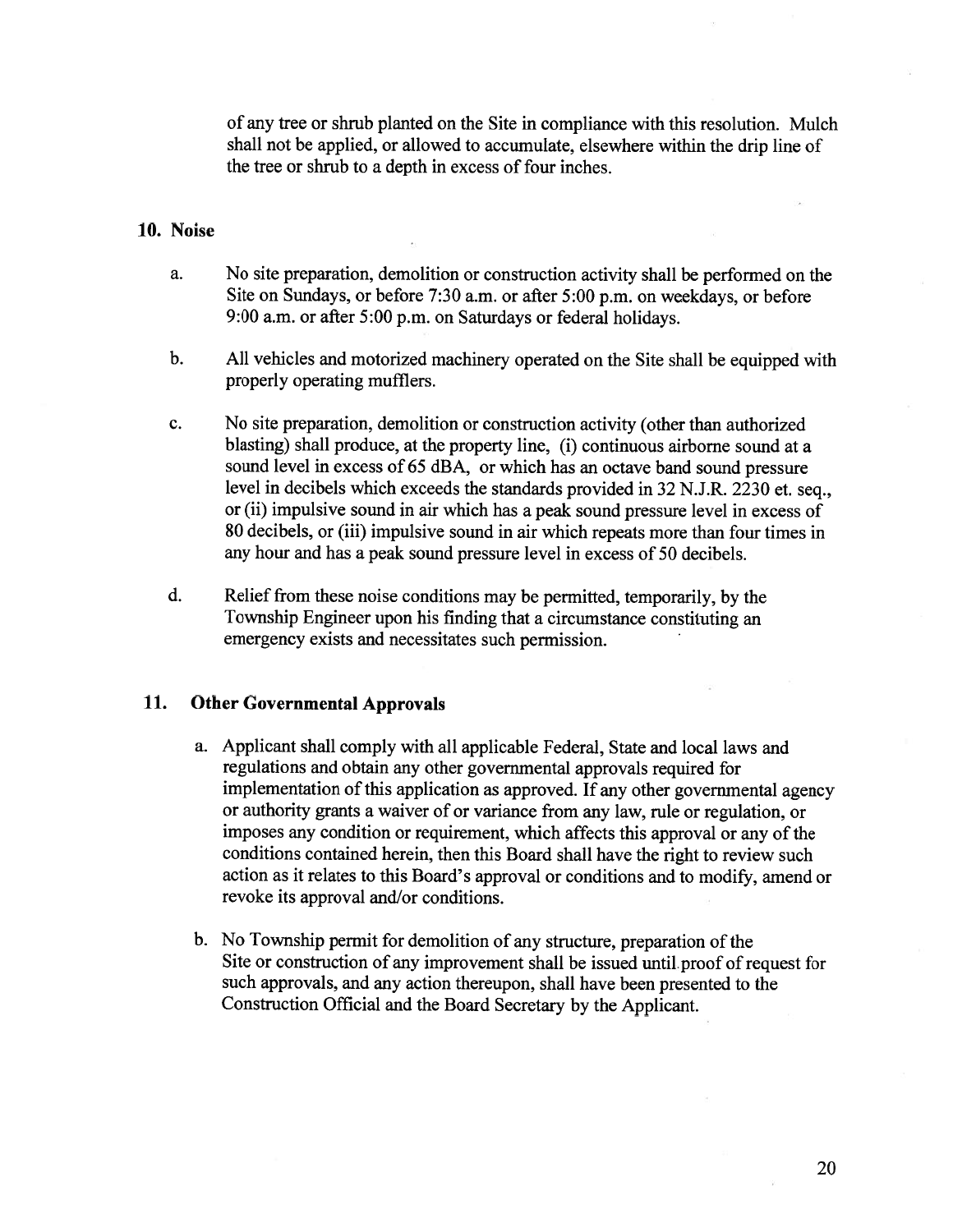### 12. Paving and Sidewalks

- a. Applicant shall install the top course of street paving:
	- (1) For residential development not later than the earlier <sup>o</sup> three (3) years after the issuance of the first certificate of occupancy or three  $(3)$  months after fifty percent (50%) of residential units have received certificates of occupancy.
	- (2) For non-residential or mixed-use development, prior to issuance of the first certificate of occupancy.
- b. All manholes, catch basins, and driveway curbs shall be ramped until the top course of street paving has been installed.
- c. All sidewalks shall be constructed of concrete or of non-asphalt payers and shall be not less than four feet wide in <sup>a</sup> residence district or five feet wide in the Business Improvement District. Existing sidewalks that do not meet prior Township Code requirements shall be replaced to the standard for the new sidewalks.

#### 13. Signs

The Board shall retain jurisdiction over any and all signs until the final certificate of occupancy has been issued.

### 14. Traffic and Parking Enforcement

- a. The Applicant shall comply with State law and applicable Township Ordinances regarding handicapped parking and shall maintain such spaces and all the traffic and parking signage and markings on the Site in good order and repair.
- b. At the time of applying for <sup>a</sup> building permit the Applicant shall submit proof of having filed <sup>a</sup> written request pursuant to, and in accordance with, N.J.S.A. 39:5A-1, requesting that N.J.S.A. 39:1-1 et seq. be made applicable to the roads, streets, driveways, parking areas, etc. within the Site. The Applicant shall provide proof of the governmental action on such request to the Construction Official prior to issuance of the final certificate of occupancy.

### 15. Utilities for Site Plans and Major Subdivisions

Applicant will construct all utilities underground as required by law, and shall submit to the Engineering Department <sup>a</sup> written instrument from each serving utility evidencing full